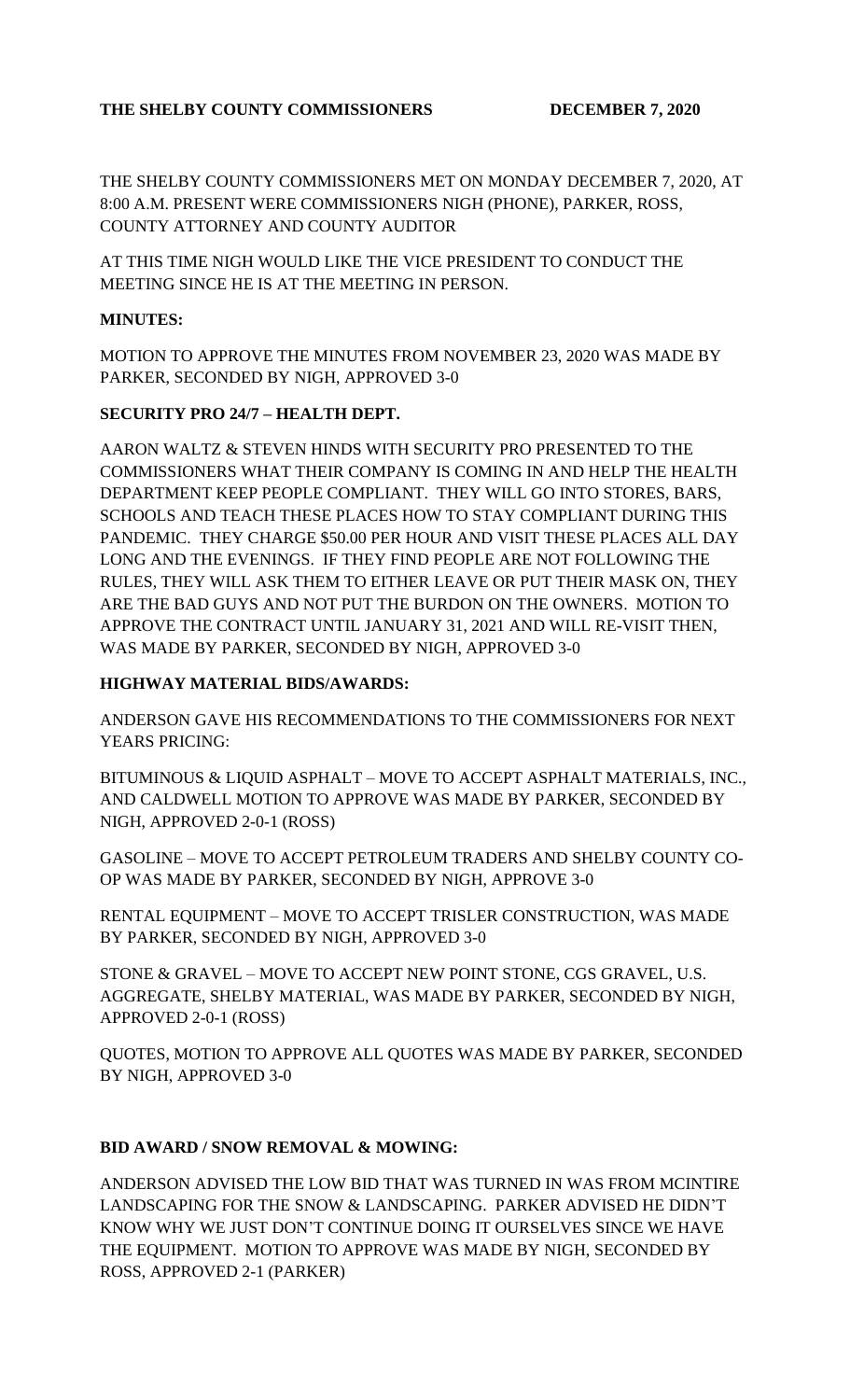### **UTILITY REQUEST:**

VECTREN IS REQUESTING TO PUT IN A NEW SERVICE AT 2230 GRAHAM DRIVE SOUTH. THIS IS FOR 225 FT OF NEW GAS LINE AND WILL BE AN OPEN TRENCH. MOTION TO APPROVE WAS MADE BY PARKER, SECONDED BY ROSS, APPROVED 3- 0

### **SOLAR PLANT SPEAKERS:**

#### **SEAN FOGARTY:**

LIVES IN VIRGINIA RIGHT NEXT TO S-POWER'S 6,300 ACRE 500 MEGA WATT INDUSTRIAL SOLAR FACILITY WHICH IS UNDER CONSTRUCTION HERE. I UNDERSTAND THAT S-POWER IS GOING TO REQUEST TO BUILD A LARGE FACILITY IN SHELBY COUNTY, SO I THOUGHT I WOULD PROVIDE A COUPLE THOUGHTS FOR YOU ABOUT WHAT HAS HAPPENED HERE. I FOLLOWED THEIR PROJECT CLOSELY FOR ABOUT 3 YEARS. OUR PLANNING COMMISSIONER RECOMMENDED DIS-APPROVAL OF THEIR REQUEST, BUT THE BOARD OF SUPERVISORS APPROVED THE PROJECT IN APRIL OF LAST YEAR. S-POWER IS IN THE PROCESS OF INSTALLING 1.6 MILLION SOLAR PANELS AFTER 4,500 ACRES OF TREES WERE REMOVED TO MAKE ROOM FOR THE GREEN ENERGY PROJECT. S-POWER JOINED OUR LOCAL CHAMBER OF COMMERCE WHEN THEY CAME INTO TOWN, LEASED SOME OFFICE SPACE, MADE A COUPLE DONATIONS TO LOCAL CAUSES, RAN ADS IN THE LOCAL PAPER, EVEN MAILED OUT MULTIPLE FLYERS TO THOUSANDS OF COUNTY RESIDENCE TO TALK ABOUT THE PROJECT. THEY HIRED THE MOST PROMINENT LOCAL LAND USE ATTORNEY LOBBYIST, HIRED STATE LOBBYIST AND EVEN HIRED A PR FIRM WHICH CONDUCTED PHONE SURVEYS OF THOUSANDS OF RESIDENCE AND DRAFTED LETTERS FOR THEM TO SEND INTO OUR SUPERVISORS BEFORE THE VOTE. I WOULD JUST LIKE TO PROVIDE INFORMATION A FEW OF THE PROBLEMS WE HAVE EXPERIENCED WITH THIS FACILITY FOR YOUR CONSIDERATION. ON BUFFERS S-POWER'S SPECIAL USE PERMIT SPECIFIED 100 FOOT BUFFERS AROUND PERIMETERS OF THE PROJECT. 6 DAYS AFTER THE PERMIT WAS APPROVED S-POWER SUBMITTED A SITE PLAN SHOWING 50 FOOT BUFFERS, WHEN CHALLENGED THEY PROMISED TO COMPLY WITH THE 100 FOOT BUFFERS BUT INSISTED ON EXCEPTIONS FOR THE BUFFERS FOR HUGE STORMWATER BASINS AND ROADS. OUR ZONING ADMINISTRATOR ACTUALLY RULED AGAINST S-POWERS EXCEPTIONS, BUT AFTER A COUNTY MEETING CLOSED TO THE PUBLIC, SHE RECLUSED HERSELF. THAT ISSUE IS NOW IN CIRCUIT COURT FOR RESOLUTION, WHICH HAS BECOME AN EXPENSIVE AND TIME-CONSUMING PROCESS FOR THE COUNTY, THE LANDOWNERS, AND S-POWER. IN THE MEANTIME, S-POWER HAS CONTINUED TO BUILD ROADS AND BASINS INSIDE THE 100 FOOT BUFFERS. IN SOME CASES, WITHIN 30 FEET OF RESIDENTIAL PROPERTY LINES. OTHER ISSUES OF THIS PROJECT ARE THE NUMEROUS VIOLATIONS OF THE PERMIT, THEY HAVE RECEIVED DOZENS OF NOTICES OF VIOLATIONS FROM THE COUNTY SUCH AS OPERATING LARGE VEHICLES ON NARROW ROADS AND DURING SCHOOL BUS HOURS, CLEARING LAND TO CLOSE TO A CEMETERY AND MANY OTHER VIOLATIONS. ANOTHER CONCERN IS A NEIGHBORING COUNTY HAS FILED A CIVIL LAWSUIT AGAINST S-POWER AND OUR COUNTY WITH COUNTS OF ROAD DAMAGE, LAND USE VIOLATIONS, TRESPASSING AND TRAFFIC CONGESTION. THAT CASE IS ACTIVE IN ORANGE COUNTY CIRCUIT COURT WITH A HEARING SCHEDULED FOR EARLY NEXT YEAR. THIS LAWSUIT IS ALSO COSTING BOTH COUNTIES MONEY FOR TIME AND RESOURCES. THE FINAL PROBLEM IS STORMWATER RUN OFF, THERE HAVE BEEN SIGNIFICATE STORMWATER RUN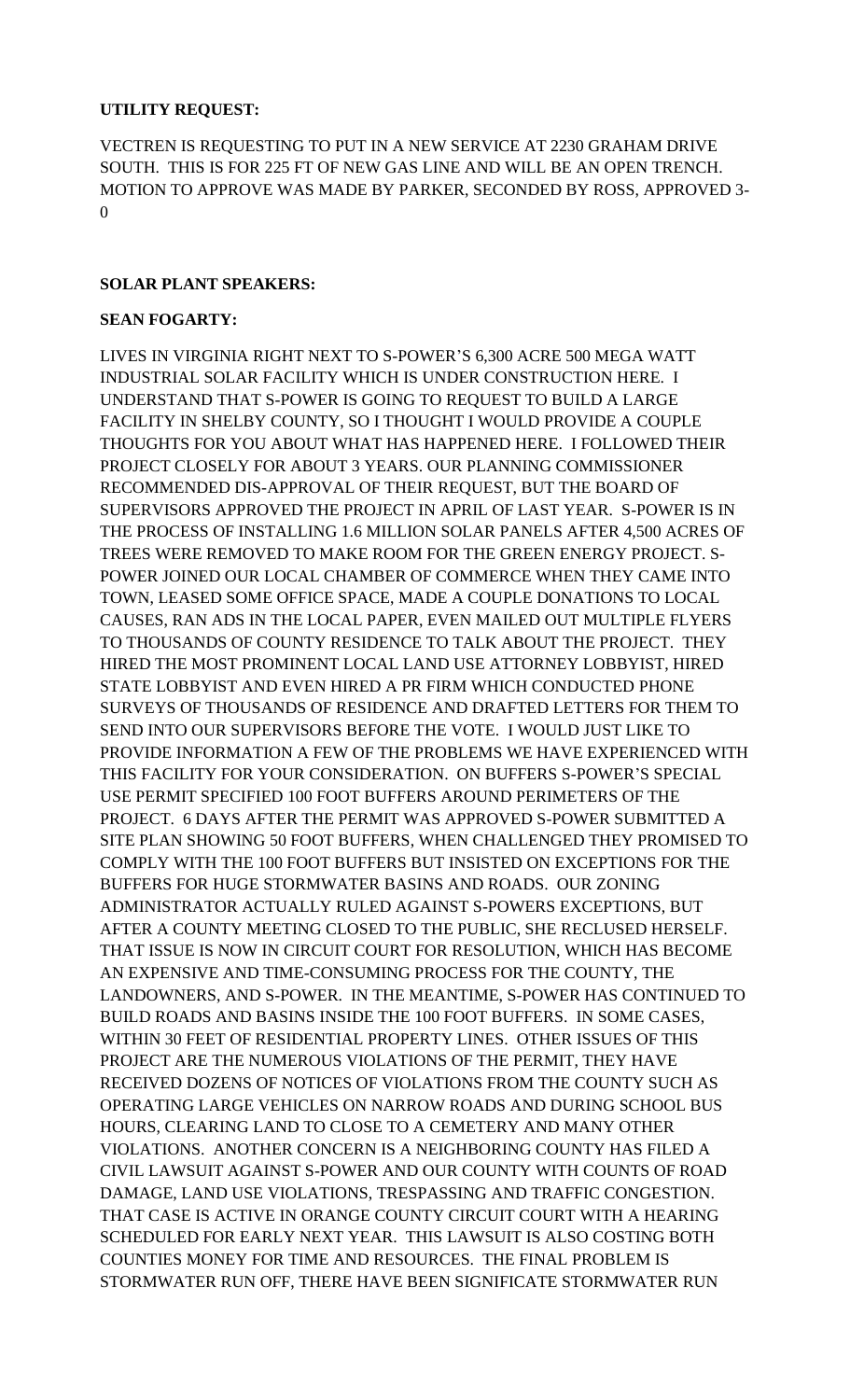OFF PROBLEMS, FROM S-POWERS PROPERTY TO A NEIGHBORING COMMUNITY EVER SINCE THE PROJECT HAS STARTED. THEY HAVE TRIED MANY MITIGATION ATTEMPTS, BUT HAVE ONLY BEEN PARTIALLY SUCCESSFUL, THE PROBLEMS WERE SO EXTENSIVE S-POWER WAS FORCED TO PURCHASE A 3 ACRE RESIDENTIAL PROPERTY FROM A COUPLE WHO HAD LIVED THERE FOR OVER 30 YEARS. THESE INDUSTRIAL SOLAR COMPANIES CAN CHANGED THE CHARACTER OF YOUR COUNTY. THIS S-POWER PROJECT IS BEING BUILT ON PRIME AGRICULTURAL FARMLAND THAT HAD BEEN USED FOR TIMBER FOR YEARS. WE ARE DEALING WITH 700 VEHICLE TRIPS PER DAY, NARROW RURAL ROADS, VEGETATION BEING REMOVED AND THE SOIL IS BEING HEAVILY COMPACTED. IN SPITE OF THE SOLAR INDUSTRIES ASSURANCES A LOCAL ENVIRONMENTAL EXPERT HAS SAID THIS LAND WILL LIKELY NEVER BE SUITABLE FOR AGRICULTURAL USE AGAIN. WHILE TRYING TO GAIN LOCAL SUPPORT, S-POWER TALKED EXCESSIVELY HOW THEY WOULD BE GOOD NEIGHBORS AND PROMISED MULTIPLE BENEFITS TO THE COMMUNITY. IN MY OPINION IT HAS BEEN THE EXACT OPPOSITE HAS HAPPENED, THEY HAVE HAD MANY VIOLATIONS, TWO CIRCUIT COURT CASES, DOZENS OF PERMIT VIOLATIONS, STILL UNRESOLVED STORMWATER RUN OFF PROBLEMS, POTENTIAL IMPACT ON LAND VALUES, AND AT LEAST ONE RESIDENT FORCED OUT OF HIS HOME, AND THIS PROJECT IS ONLY ABOUT HALF BUILT. I EXPECT ADDITIONAL PROBLEMS TO COME UP AS OTHER LANDOWNERS AROUND THE SITE ARE IMPACTED. FINALLY, WITH ALL DO RESPECT I STRONGLY URGE SHELBY COUNTY TO CAREFULLY CONSIDER WHETHER THIS TYPE OF INDUSTRIAL PROJECT IS RIGHT FOR THE COUNTY AND IF SO, IS S-POWER THE RIGHT DEVELOPER. IF YOU DO PROCEED, MY RECOMMENDATION IS TO ESTABLISH DETAILED ENFORCEABLE CONDITIONS, PROTECT YOUR COUNTY AND LANDOWNERS.

### **RACHAEL BARLOW:**

I'M GOING TO START WITH MY EMAIL. I FILED A PUBLIC REQUEST WITH DESIREE ON WEDNESDAY SO I HAVE ALL OF THE EMAILS THAT WERE SUBMITTED TO THE PLAN COMMISSION.

I WAS NOT ABLE TO COME IN A SPEAK BECAUSE THERE WASN'T ENOUGH ROOM FOR BOTH ME AND MY KIDS. I DIDN'T THINK IT WAS FAIR TO TAKE UP 4 OF THE 17 CHAIRS THAT WERE AVAILABLE. SO, WE STOOD IN THE COLD FOR 2 ½ HOURS

I HIGH LIGHTED PROPERTY VALUE GUARANTEE, WATER SOIL BASELINE TESTING, MONITORING WELLS, FIREFIGHTING RESOURCES INCLUDING TRAINING AND FOAM FOR FIREFIGHTING THAT IS PFAS FEE, LEASES SIGNED BY LANDOWNERS BEING RECORDED, DETAILED MAPS, SOLAR ARAS AND BUILDING LOCATIONS, SIZE LIMITS, ACRES PER PROJECTS, SIZE LIMITS TO PROJECTS PER COUNTY, WORKING HOURS PUT INTO HE ORDINANCE SO WE DON'T HAVE THE PROBLEMS THEY ARE HAVING IN SPOTSYLVANIA, VA. SOUND AND INVERTOR NOISE LIMITS, JUST IN SURFACE RESIDENCE OF SHELBY COUNTY HAVE PUT IN ENDLESS HOURS OF WORK INTO THEIR HOME FOR TWO YEARS AND THEN IT BURNT DOWN, THEY HAVE REBUILT AND CAME BACK TO THE PLACE THAT THEY LOVE, HE SAYS HE LIVES OUT THERE BECAUSE THE COUNTRY IS THE COUNTRY AND YOU WOULDN'T WANT TO LIVE WITHIN A SOLAR PLANT, NEITHER DO I. CHRISTINE WEST - BENGAL COMMUNITY WE ARE LETTING ALL OF OUR ELECTED AND APPOINTED OFFICIALS KNOW THAT NOT ALL COMMUNITIES HERE WELCOME THIS KIND OF PROJECTS AND BY ALLOWING US A CHANCE AND TIME ESPECIALLY TIME TO LET OUR VOICES BE HEARD AND OUR QUESTIONS ANSWERED ARE SERVING THE RESIDENTS OF THIS COUNTY WELL. THE GENERAL ZONING ORDINANCE THAT EXISTED BEFORE THE MORRISTOWN PLANT WAS ALLOWED AND REQUIRED CHANGE IN ZONING. AN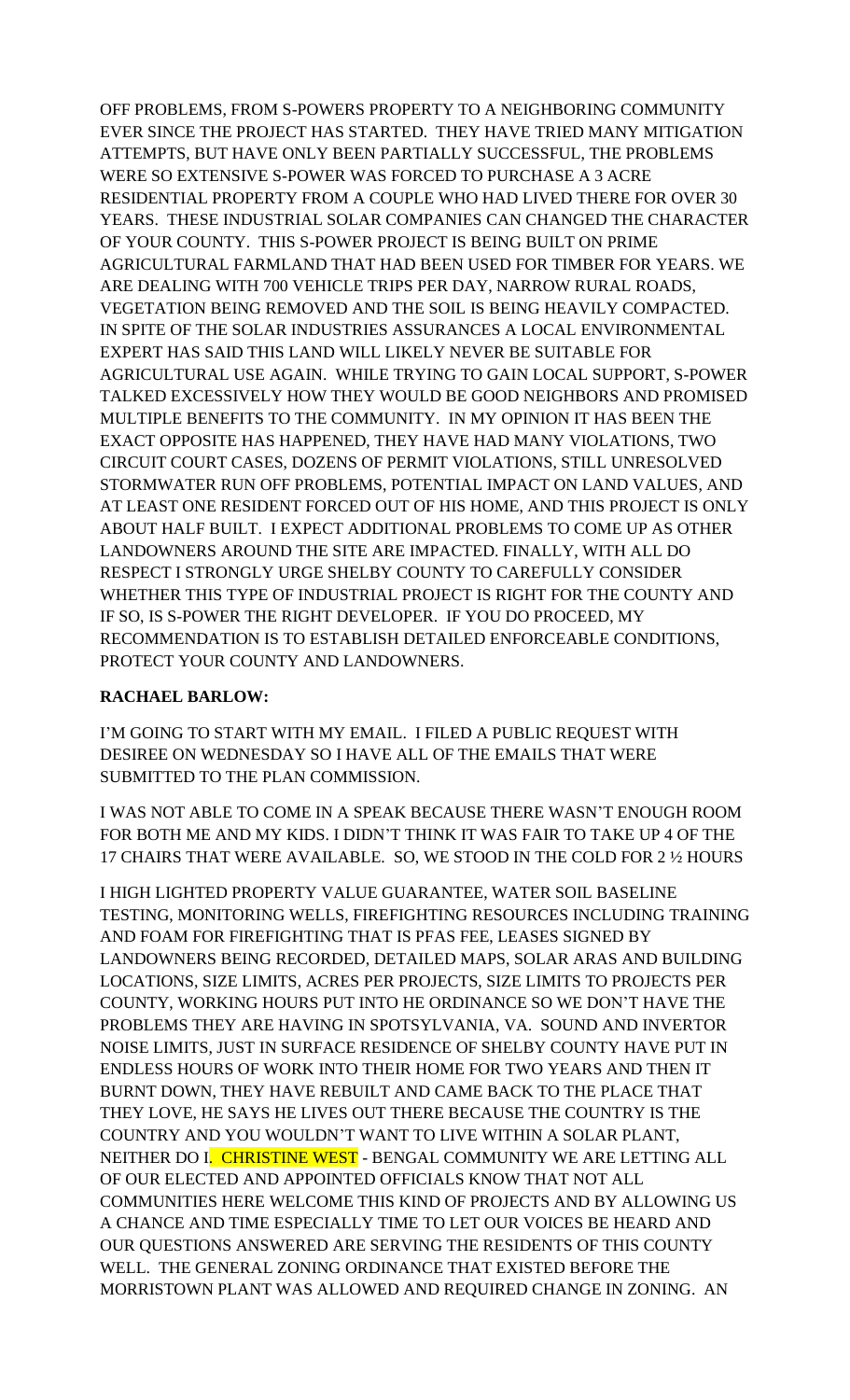INDUSTRIAL WAREHOUSE OR COMMERCIAL BUSINESS WANTED TO BE PLACED IN AN AGRICULTURAL DISTRICT. AN INDUSTRIAL BUSINESS IS THE KEY WORD. JESSIE EVERHART - WANTED TO REMIND THE COMMISSION OF THE SUPPORT OF THE ORDINANCE CHANGES BY OVER 200 HUNDRED COMMUNITY MEMBERS DURING THE SPEEDWAY SOLAR APPLICATION PROCESS. THE PETITIONS ARE FILED AND ARE ON THE RECORD FROM THE SPEEDWAY SOLAR APPLICATION IN NOVEMBER 2018. THEY ASKED FOR MORE INTENSE BUFFER AREAS, TOTAL PROJECT ACREAGE LIMITS, PERFORMANCE AND FINANCIAL REQUIREMENTS OF THE DECOMMISSIONING AND DENSITY AND ADJACENCY STANDARDS IN REGARD TO EXPANSION OF EXISTING PROJECTS IN THE DEVELOPMENT OF NEW PROJECTS. DIANA THOMAS - ASKED SHE HOPES YOU HELP HER DREAMS COME TRUE AND HELPING HER FIND HER FOREVER HOME. JENNIFER MUCK - ASK THAT LARGE BUFFER ZONES BETWEEN THE PROJECT AND PEOPLES PRIVATE PROPERTY, SHE SAID LET'S NOT BE FOOLISH AND MAKE IT SO EASY FOR THEM TO COME IN AND TAKE ADVANTAGE OF OUR COUNTY. JIM AND JERRY WILLIAMS AND FAMILIES - SAID THEY WANTED THE ENVIRONMENTAL IMPACTED STUDIED, THE ECONOMIC IMPLICATIONS, THE AGRICULTURAL SERVICES INDUSTRY IN SHELBY COUNTY WILL ADDITIONALLY GREATLY IMPACTED AND POTENTIAL LOSS OF JOBS, DRAINAGE ISSUES ADDED TO THE ORDINANCE, INDUSTRIAL SOLAR PLANTS CAN NOT CONSUME MORE THAN 1% OF THE ACREAGE PLATTED SECTION. ALL INDUSTRIAL OF SHELBY COUNTY TO USED FOR PERSONAL USE ONLY OR BACK TO OUR LOCAL GRID. JIM MCCAIN - WANTED HIS COMMENTS READ INTO THE MINUTES. THE COUNTY WILL COME TO REGRET THESE PROJECTS AND I BELIEVE SO WILL THE PEOPLE SIGNING THE LEASES WITH THE SOLAR COMPANIES. BASICALLY, THERE ARE FOUR INDIVIDUALS SIGNING UP FOR COMMERCIAL SOLAR LEASES IN SOUTHERN SHELBY COUNTY AND NONE OF THEM ARE LIVING AROUND THE SOLAR COMPLEX, SOME EVEN HAVE HIGH TENSION POWERLINES RUNNING THRU THE PROPERTY WHERE THEY LIVE, WHY DON'T THEY SIGN THAT UP? I FEEL BETRAYED BY THESE LOCAL OFFICIALS THAT I MISTAKENLY VOTED FOR IN THE PAST AND WHO NOW STAND TO RUIN MOST OF I HAVE WORKED FOR TO CREATE IN MY ENTIRE LIFE. DANNY AND JUDY NICHOLSON - MOVED TO HENDRICKS TOWNSHIP BECAUSE WE DESIRE TO LIVE A PREDOMINANTLY RURAL AREA, QUIET LOCATION AND LESS TRAFFIC. I ACTUALLY WENT TO SCHOOL WITH THEIR DAUGHTER AT WHITELAND, THEY LIVED OUT IN THE CLARK AREA WHICH IS BEING HIGHLY DEVELOPED. MY QUESTION TO THE LANDOWNERS AND FARMERS OF THE SHELBY COUNTY IS HOW MUCH IS ENOUGH? ARE YOU REALLY WILLING TO RISK YOUR FARMLAND FOR MONEY? ARE YOU WILLING TO ACCEPT THE DECREASE IN YOUR PROPERTY VALUES FOR A PROMISE OF MONEYS THAT MAY NEVER BE REALIZED? DO YOU NOT CARE FOR YOUR NEIGHBORS SAFETY IF THESE SOLAR PANELS ARE COMPROMISED, OR IF THE LOCAL WATER SUPPLY IS CONTAMINATED? STRICTER ORDINANCES WILL FORCE THE SOLAR COMPANIES TO CONSIDER ALTERNATIVE IDEAS THAT WILL NOT AFFECT THE FARMLAND. DARRELL THOMAS - MY MAIN CONCERN IS THAT I HAVE 4 YOUNG CHILDREN, WATER AND SOIL TESTING, MONITORING WATER WELLS. ONE THING THAT I THINK THAT CAN HELP EASE THESE WORRIES IS TO UPDATE THE SOLAR ORDINANCE SO THAT SHELBY COUNTY ISN'T OVERRUN BY SOLAR PANELS AND TURNED INTO A TOXIC LANDFILL. LORI TENNELL – OUR CURRENT ORDINANCES DO NOT PROTECT THE WATER SUPPLY THAT OUR FUTURE GENERATION, SHE IS CONCERNED ABOUT NOISE, PROPERTY VALUES, SOIL CONTAMINATION, WATER CONTAMINATION, DRAINAGE, WILDLIFE, DISMANTLING REQUIREMENTS. CRYSTAL HUTCHINSON - WILL CREATE EROSION PROBLEMS THAT WILL AFFECT THEIR NON-SOLAR FIELD CROPS, KEEP SHELBY COUNTY HEALTHY BEAUTIFUL AND A PRIME LOCATION FOR FARMING,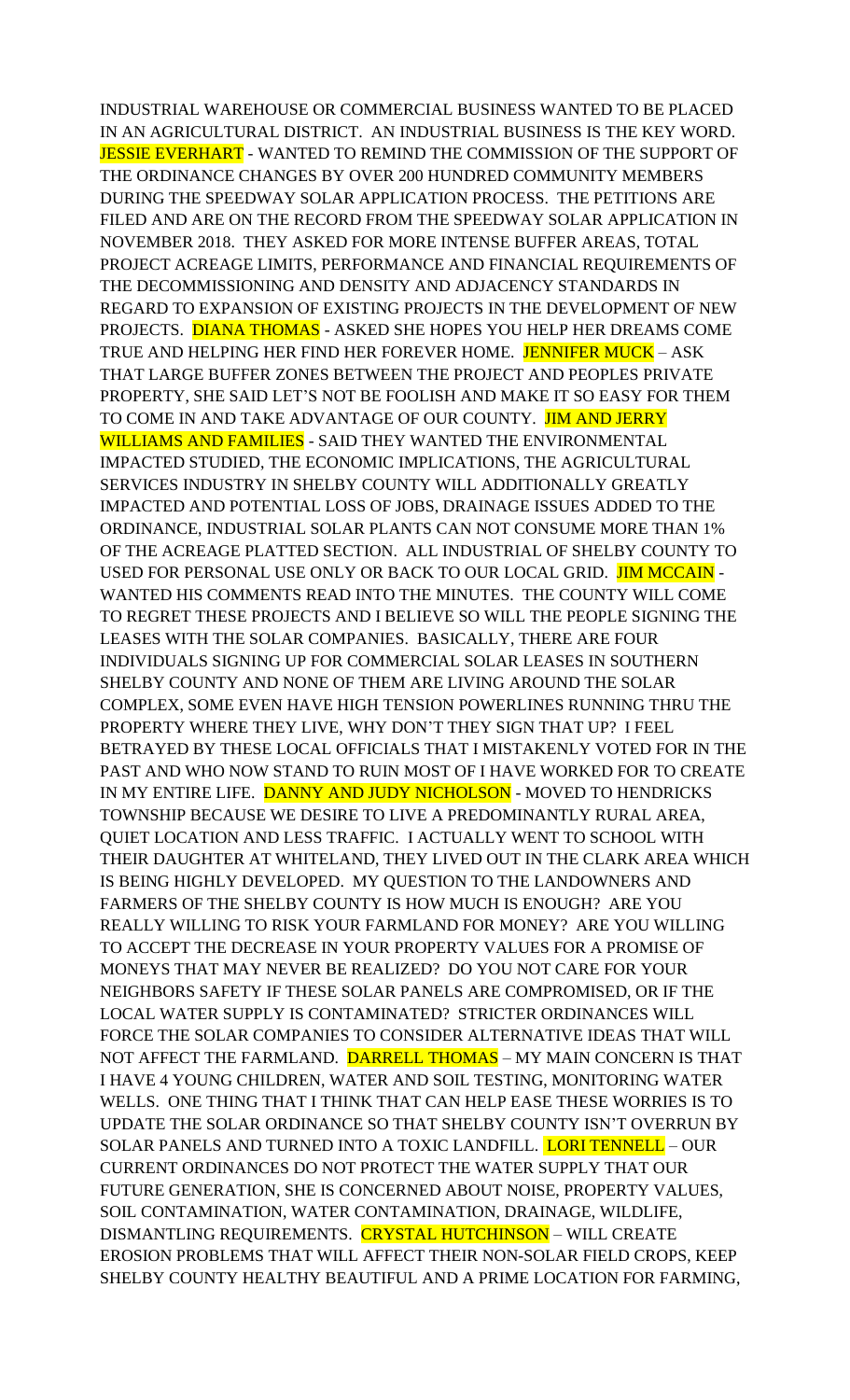NEW RESIDENTS AND NEW BUSINESSES. MICHAEL WEBSTER – ELECTED OFFICIALS ARE THE CARETAKERS OF THE COUNTY AND ITS RESIDENTS AND THEY DESERVE THE TRUST AND RESPECT OF THEIR CITIZENS. PLEASE MAKE THE ONLY RIGHT, MORAL AND HONORABLE CHOICE. <mark>SANDRA HOWLEY</mark> – MY 5<sup>th</sup> GREAT-GRANDFATHER WAS THE FIRST TO CLAIM LAND IN THIS TOWNSHIP AND HE AND HIS DESCENDANTS FOUGHT HARD THRU WARS AND DEPRESSIONS AND EVERY OTHER HARDSHIP TO HOLD ONTO IT. INDIA OWENS – REGISTERED NURSE WITH A MASTER'S IN NURSING AND A FOCUS ON PUBLIC POLICY AND LAW GREAT CONCERNS ABOUT THE LACK OF REQUIREMENTS FROM SHELBY COUNTY, WATER SAFETY AND THE PROXIMITY OF THE BENGAL PROPOSED PROJECT TO THE WELLS SERVICING SHELBYVILLE. WE HAVE SUFFERED ENOUGH WITH CONTAMINATED WELLS IN THE PAST, PRICE PAID IN BIRTH DEFECTS AND MISCARRIAGES SHOULD BE ENOUGH TO HAVE TAUGHT US BETTER. NO WHERE IN THE COUNTY PLANNING DOCUMENTS IS CONVERTING FARMLAND TO INDUSTRIAL SITES RECOMMENDED. SHELBYVILLE HAS GONE THRU GREAT LINKS TO CREATE GREEN SPACES. WHY IS IT ACCEPTABLE TO GO INTO THE COUNTY AND CONVERT GREEN SPACE AND FARMS INTO INDUSTRY? SHERRY KABRICH – NOISE CONTROL SHOULD NOT BE DETECTED BY NEARBY BUILDINGS OR DAMAGED WELLS. RULES FOR BURRING CABLE AND TRANSMISSION LINES NEED TO BE ESTABLISHED. BOBBI CARR-JOHNSON – SPECIAL ANNUAL FEE ASSESSMENTS TO THE LESSEE TO BE PAID DIRECTLY TO THE LOCAL FIRE DEPARTMENTS. SPECIAL ASSESSMENTS WOULD BE THE RESPONSIBILITY OF THE DEVELOPER AT THE TIME OF PLAN APPROVAL. A FULL STUDY OF ENVIRONMENTAL AND COMMUNITY IMPACT OF A COMMERCIAL SOLAR PANEL DEVELOPMENT PLAN PROVIDED AT THE TIME OF PLANNING SUBMITTAL WITH A FULL COMMUNITY HEARING, TRAFFIC PATTERNS, NEIGHBORING PROPERTIES, NEIGHBORS INPUT, SEASONAL ACCESS, STUDY OF ANIMAL AND OTHER NATURAL OCCURRING OF HABITAT, PROPERTY VALUE GUARANTEE, DEVELOPMENT PERMITS WOULD BE SUBQUINCHLY APPROVED, FOR EXAMPLE MULTIPLE DEVELOPMENTS WITH IN A TEN MILE RADIUS WOULD BE LIMITED TO TWO AND NOT EXCEED 200 ACRES EACH UNTIL THE DEVELOPMENT REGION IN COMPLETE AND PRODUCING INCOME AND ENERGY TO A WHOLESALER. THE PURPOSE OF THIS IS NOT TO OVERWHELM THE COMMUNITY AND FOR THE BZA AND COUNTY OFFICIALS TO HAVE INSPECTORS AND SUPPORT NECESSARY TO PROPERLY OVERSEE THESE DEVELOPMENTS. LAUREEN RUBLE – SURROUNDING FIELDS OF SOLAR PANELS WILL CREATE EROSIONS PROBLEMS THAT WILL AFFECT THEIR NO SOLAR FIELDS OF CROPS, THE WATER SUPPLY. I WORRY THAT OUR TOWN AND COUNTRY WON'T BE ABLE TO GROW AND PROGRESS. I TRULY FEEL THAT A STRICTER ORDINANCE ON THESE TWO TOPICS WILL BE A START TO KEEPING SHELBY COUNTY HEALTHY, BEAUTIFUL AND A PRIME LOCATION FOR FARMING, NEW RESIDENCE AND NEW BUSINESSES. SUSAN WEAVER - STRENGTHEN THE CURRENT SOLAR ORDINANCE, KEEPING THE WATER OF SHELBYVILLE SAFE AND DETER ANYMORE SOLAR PLANTS FROM BEING ALLOWED INTO OUR COUNTY. DEBBIE HALL – THE FARMLAND OF SHELBY COUNTY IS IN THE WRONG LOCATION. I KNOW THAT MONEY DRIVES ALL, MAKE SIMPLE DECISIONS. CORPORATIONS HAVE THE FUNDS TO CREATE GLOWING SCENARIOS THAT ARE MOST CONVINCING. IT MAKES ONE QUESTION THAT THESE BUSINESSES ARE TARGETING FARMERS WITH PROMISES OF GREAT WEALTH AND AIDING THE COMMUNITY. WHAT A SHAME, WHAT A SHAM AND WHAT A SIN. I SAY LIGHTS OUT ON FURTHER DELIBERATION ON THIS DIVISIVE ISSUE. JESSICA MCCAIN -THE SOLAR ORDINANCE REMAINS INEFFICIENT; WE NEED TO MANAGE BRUSH AND OTHER VEGETATION. ON SITE BATTERIES NEED TO BE MANAGED, SAFETY CONCERNS REGARDING ON SITE BATTERY STORAGE THAT THE COUNTY HAS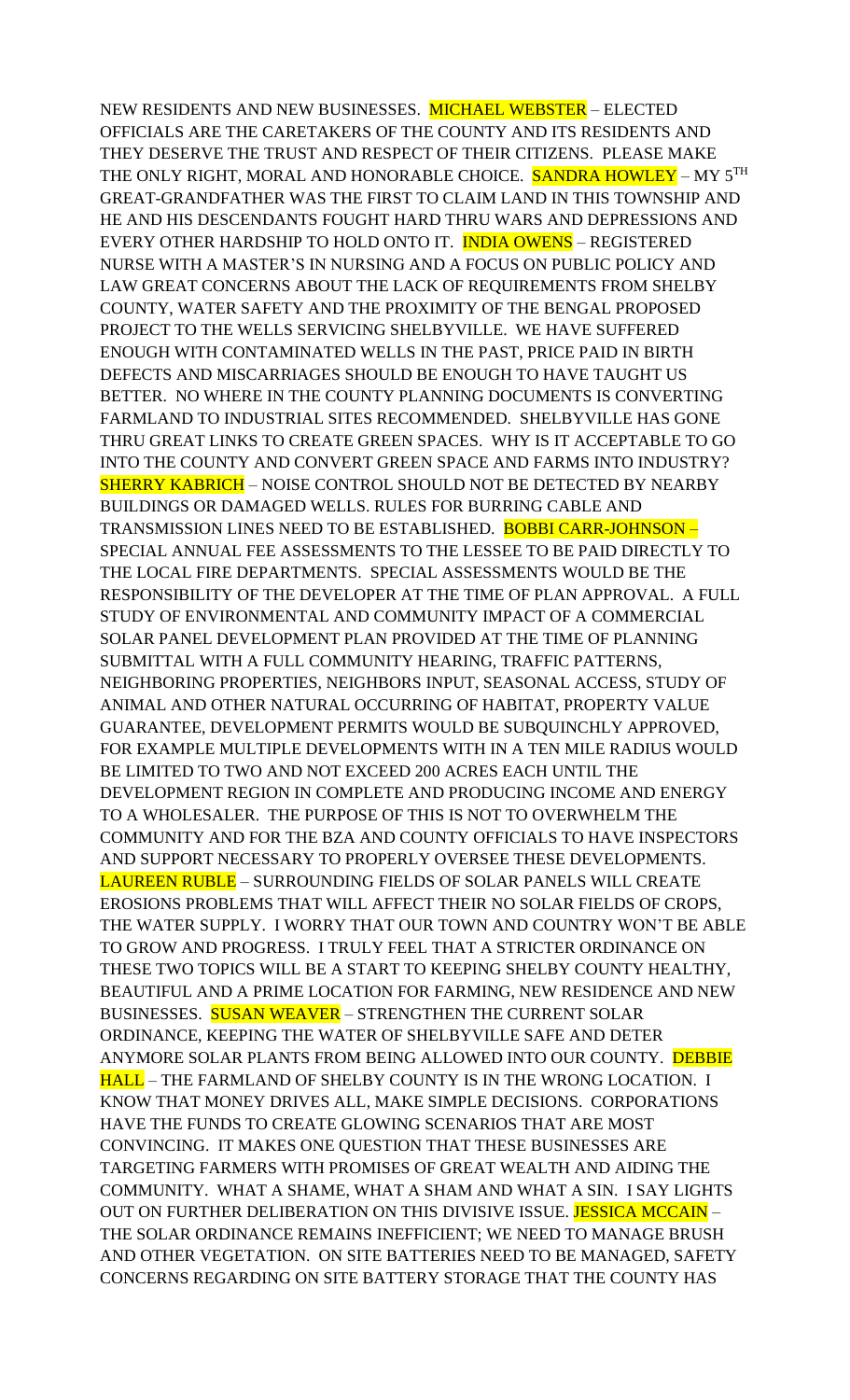NOT ADDRESSED. THE COUNTY SHOULD REQUIRE THAT ALL ELECTED OFFICIAL SHOULD DISCLOSE HOW THEY WILL BE BENEFITING FROM THIS COMMERCIAL SOLAR DEVELOPMENTS, AS IT SEEMS THAT SEVERAL OF THE PUBLIC SERVANTS WORKING TO MOVE THE PROJECT FORWARD AND CREATE UNENCUMBERED SOLAR ORDINANCE WILL HAVE FINANCIAL AND NON-MONETARY BENEFITS FROM THE PROJECTS. ASHLEY MCCAIN - FENCING ALONG THE PLANT SHOULD NOT BE AN OPTION. LARGE EVERGREEN TREES PLANTED EVERY 14 FEET NOT 25 FEET WHICH IS A LARGE GAP WHICH MAY NOT PROVIDE EFFICIENT WIND BREAKS AND PANELS WILL BE VISIBLE BETWEEN TREES. THE LANGUAGE REGARDING VEGETATION AND COVER CROPS BENEATH THE SOLAR PANELS IS WEAK, WE HAVE IN THERE AS FINANCES ALLOW. IDEALLY A CAP WOULD BE PLACED ON THE NUMBER OF ACRES SHOULD BE ALLOWED TO BE COVERED WITH SOLAR. SANDY RUSH – ADD MORE DETAILS TO THE PURPOSED CHANGES. MY FATHER WORKED CLOSELY WITH INDIANA CITY WATERS TO ESTABLISH A PRIME LOCATION TO DRILL WELLS, AT THE TIME THE CITIZENS IN TOWN WERE SUFFERING FROM HARMFUL WATER. SHE MENTIONED THE COMPREHENSIVE PLAN. REX AND SUSAN KUHN – PERIMETER DRAINAGE AND NO NEW SOLAR PROJECT ORDER UNTIL WE SEE HOW THE SPEEDWAY PROJECT GOES. SUSAN STANDEFORD – MORATORIUM SHOULD BE PUT INTO PLACE UNTIL WE CAN MEET ALL OF THE SAFETY PRECAUTIONS. IT IS YOUR LEGAL OBLIGATION AND DUTY TO LISTEN TO THE MANY PEOPLE OPPOSING THIS SOLAR VENTURE. DEE ELLINGTON – TO VAGUE AND DOES NOT PROTECT LANDOWNERS. MY PROPERTY WILL HAVE A FRONT ROW SEAT. MY FRONT YARD IS A 100 FEET FROM THIS FIELD THAT WILL BE COVERED IN SOLAR PANELS, WATER SUPPLY TESTING, EROSION PROBLEMS, NOISE FROM TRANSFORMERS, DECOMMISSIONING REGULATIONS, PROPERTY VALUES DECREASING, LANDSCAPE BUFFERS. BETTY NUSBAUM – ELDERLY NEED TO SELL THEIR HOMES TO ENTER RESIDENTIAL HOMES SOON, DEPENDING ON MONEY FROM SELLING OUR HOME TO BE ABLE TO AFFORD THAT. HOW DO RE-COOP THE LOSS, WHEN A SOLAR PLANT IS PUT NEXT TO MY HOME? WHERE DO I GO? I AGREE LANDOWNERS SHOULD BE ABLE TO DO WHAT THEY WANT WITH THEIR PROPERTY, BUT THOSE RIGHTS END WHEN THEY FRINGE UPON THE RIGHTS OF THEIR NEIGHBORS -. KIM & TAMARA STROPES - I ALSO DO NOT UNDERSTAND WHY THE REPEATED REQUEST FOR FURTHER CONSIDERATIONS AND UPDATES TO THE OUTDATES ORDINANCE REFUSE TO BE DONE. THE WHY QUESTION HAS BEEN ASKED REPEATEDLY, BUT THE REPLY, IT HAS BEEN PREVIOUSLY DISCUSSED IS NOT AN ADEQUATE ANSWER AND I BELIEVE AS A TAXPAYER AND CONSTITUENT AN ADEQUATE ANSWER IS EXPECTED. HOLLY SCOTT - SOIL AND WATER TESTING, NOISE, REASONABLE SIZE LIMIT, A PLACE AND PLAN FOR WATER DRAINAGE, PROPERTY VALUE GUARANTEE, ALSO BELIEVE THAT NO RESIDENT SHOULD BE SURROUNDED ON MORE THEN TWO SIDES BY A SOLAR FIELD, WE HAVE MULTIPLE HOMES THAT WILL BE SURROUNDED BY MORE THAN TWO SIDES IN OUR AREA. IT IS IMPORTANT THAT PEOPLE ARE LISTENED TO AND THAT OUR COUNTY CONTINUES TO THRIVE AND BE A GOOD PLACE FOR PEOPLE TO LIVE. THESE WERE ALL SUBMITTED TO THE PLAN COMMISSION. RACHAEL BARLOW - THEY WERE SUPPOSED TO BE READ INTO THE MINUTES, BUT WERE GIVEN A 30 SECOND SYNOPSIS, THAT THEY ALL DISCUSSED THE SAME ISSUES, THAT WAS NOT THE CASE, THESE PEOPLE DESERVE TO BE HEARD REGARDLESS OR COVID, REGARDLESS OF ROOM RESTRICTIONS, REGARDLESS THE REFUSAL TO CHANGE THE VENUE. SO THAT IS WHAT I DID.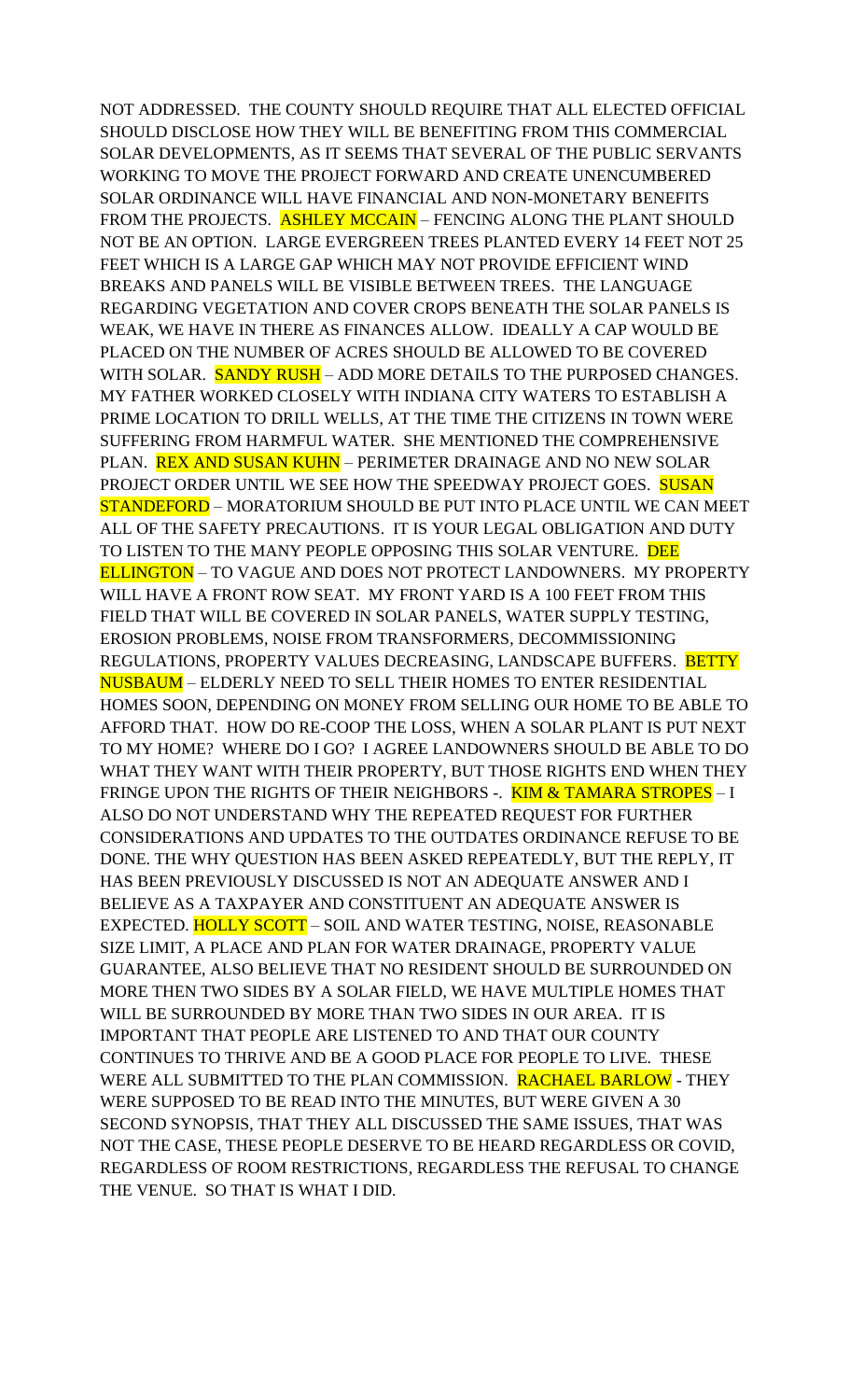#### **JUSTIN PARKER:**

#### KYLE READ THIS FOR JUSTIN:

I FIRST WANT TO APOLOGIZE FOR NOT BEING ABLE TO MAKE IT IN PERSON TODAY, BUT I FELT I NEEDED TO BRING A VERY IMPORTANT TOPIC UP AS IT NEED FURTHER DISCUSSION AS IT HAS FALLEN ON DEAF EARS OR I WAS COMPLETELY IGNORED AT LAST TUESDAY PLAN COMMISSION PUBLIC HEARING. DURING THE PUBLIC COMMENT SECTION OF THE PUBLIC HEARING, I APPROACHED THE PLANNING COMMISSION WITH A RECOMMENDATION REGARDING THE REVISED 660 FOOT SET BACK AMENDMENT IN THE SOLAR ORDINANCE. AFTER STUDYING THE AMENDED ORDINANCE, I FOUND A FEW CONCERNS THAT I THOUGHT NEEDED SOME CLARIFICATION. AS THE AMENDED ORDINANCE WAS WRITTEN, IT STATED THE SET BACK FOR THE CSES SHOULD BE 660 FEET AWAY FROM A RESIDENTIAL STRUCTURE. I RECOMMENDED THAT I THOUGHT WHAT WOULD BEST CLEAR THIS UP AND MAKE IT EASY FOR ALL TO UNDERSTAND. I SUGGESTED REWORDING THAT TO READ 660 BACK FROM THE PROPERTY LINE OF ANY NON-PARTICIPATING LANDOWNER. THE REASON I MADE THIS SUGGESTION IS BECAUSE IF WE LEAVE AS IT IS WRITTEN NOW, IT ONLY PROTECTS RESIDENTIAL STRUCTURES THAT ARE EXISTING BEFORE A CSES IS ALLOWED TO BUILD. MY ISSUE, LET'S SAY I RECENTLY BOUGHT A PIECE OF PROPERTY AND AM IN THE PROCESS OF PAYING IT OFF SO I CAN BUILD MY DREAM HOME THERE IN FIVE TO TEN YEARS. IF I GO BUILD THAT DREAM HOME AFTER A CSES IS BUILT AND I AM THE NEIGHBORING PROPERTY, THEN I AM NO LONGER AFFORDED THAT SAME PROTECTION BECAUSE A CSES CAN BE BUILT AT A MUCH CLOSER PROXIMITY BECAUSE THERE WAS NO EXISTING STRUCTURE TO MEASURE OFF OF. TO ENSURE THAT ALL LANDOWNERS ARE GIVEN THE PROTECTION, I FEEL THE SET BACK SHOULD BE BASED OFF OF THE PROPERTY LINE INSTEAD OF A STRUCTURE, BECAUSE IF AT ANYTIME SOMEONE WANTED TO BUILD A PRIMARY STRUCTURE ON A PIECE OF LAND, THEN IT WOULD ALWAYS HAVE THE 660 FOOT BARRIER BETWEEN IT AND THE SOLAR PANELS. ANOTHER REASON I FEEL THAT PROPERTY LINE IS BETTER SUITED IS BECAUSE IT IS A LEGAL DEFINED LINE THAT IS RECORDED WITH THE COUNTY SURVEYOR'S OFFICE. IT CAN NOT BE MANIPULATED AND IT MOST OFTEN DEBATABLE. MY POINT TO MAKING THIS CLEAR EMERGED AFTER THE PUBLIC COMMENT SEGMENT HAD CLOSED AND THE PLANNING COMMISSION COMMENCED ON THEIR DISCUSSION OF WHAT A RESIDENTIAL OR PRIMARY STRUCTURE MAY BE. THEY WERE NOT SURE IF THAT WAS JUST A HOUSE, A DOGHOUSE, A BARN, GRAIN BIN ETC. THERE WERE SEVERAL QUESTIONS AMONGST THE BOARD AND THEY SOUGHT TO FIND CLARIFICATION NUMEROUS TIMES AND I BELIEVE THEY FINALLY SETTLED ON CALLING IT A PRIMARY STRUCTURE, WHICH IN MY OPINION IS LEFT UP TO INTERPRETATION. WHILE A PRIMARY STRUCTURE CAN BE INTERPRETED TO MEAN MANY DIFFERENT THINGS, IT CAN BE MOVED, A PROPERTY LINE CAN NOT BE INTERPRETED AND HAAS A VERY CLEAR DEFINITION TO IT. WHILE I WAS EXTREMELY HAPPY TO SEE THE SAFETY BARRIER BETWEEN A RESIDENTIAL STRUCTURE AND A SOLAR PANEL CONTAINING TOXIC MATERIALS WAS INCREASED SIGNIFICANTLY. I WORRY ABOUT THE FUTURE FAMILIES WANTING TO LOCATE AND BUILD THEIR DREAM HOMES IN SHELBY COUNTY WILL NOT BE AFFORDED THE SAME PROTECTION. AS I DID MY RESEARCH AND LISTEN TO COUNTLESS OTHERS SPEAK ABOUT NEGATIVE IMPACTS OF COMMERCIAL SOLAR ENERGY SYSTEMS, WHAT THEY MAY HAVE ON A PERSON, THEIR FAMILY, FRIENDS AND PROPERTY. I HAVE SPENT A LOT OF TIME THINKING HOW WE CAN ENSURE THAT THOSE WHO WANT TO PROTECT THEIR PROPERTY MAYBE ABLE TO DO SO SAFELY. IT HAS BE MADE CLEAR THAT PROPERTY RIGHTS HAVE BEEN AT THE FORE FRONT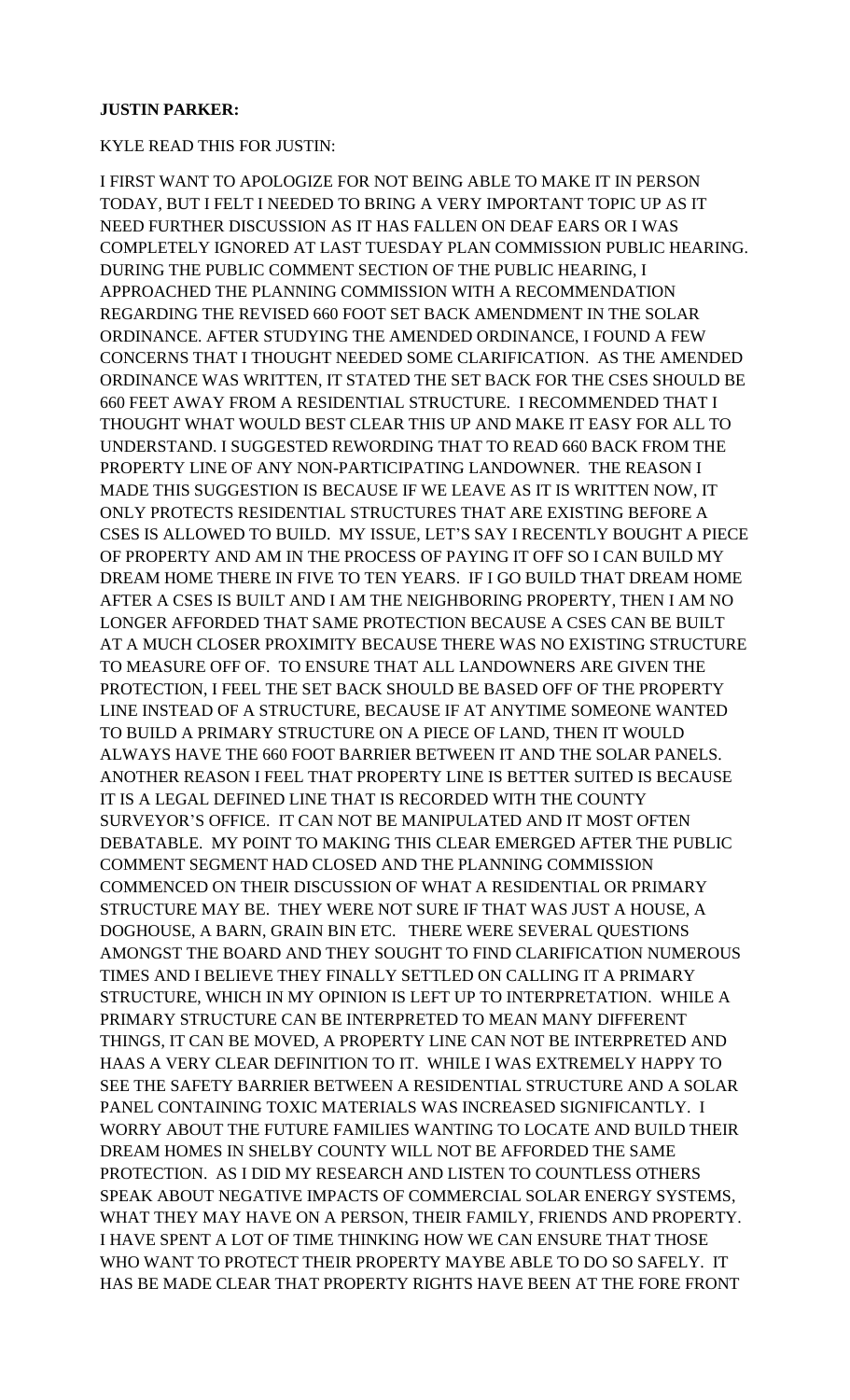OF DEFENDING LANDOWNERS WHO WANT TO LEASE THEIR TO FOREIGN OWNED COMPANIES. SO, WHEN DO LANDOWNERS WHO WANT TO PROTECT THEIR PROPERTY AGAINST HARMFUL LAND USE FROM A NEIGHBORING LANDOWNER GET THE SAME PROPERTY RIGHTS DEFENSE? MY HOPE IS THIS CONCERN RECOMMENDATION WILL BE TAKEN MUCH MORE SERIOUSLY THAN IT WAS WHEN PRESENTED TO THE PLAN COMMISSION BOARD. I HAVE SAID IT BEFORE AND I WILL SAY IT AGAIN. I THINK IT IS PARAMOUNT THAT THE ELECTED AND APPOINTED REPRESENTATIVES OF SHELBY COUNTY CONTINUE TO ENACT SAFEGUARDS AND PUT THEM IN PLACE FOR THE PROTECTION OF RESIDENTS AS THIS IS THE ONLY WAY TO ENSURE A SAFE FUTURE MOVING FORWARD IN SHELBY COUNTY. I ASK YOU TO VOTE TO APPROVE THE AMENDED ORDINANCE THAT HAS BEEN SUBMITTED TO YOU, THEN ASK THE PLANNING COMMISSION TO CONTINUE WORKING ON THIS ORDINANCE TO MAKE IT CLEARER AND STRONGER SAFEGUARDS SO THAT ALL THE RESIDENTS ARE AFFORDED THE SAME RIGHTS IN AN EQUAL MANNER.

## **BLAKE NEWKIRK:**

WANTED TO TALK A LITTLE BIT ABOUT THE AMENDED ORDINANCE VERSION OF THE CSES ORDINANCE THAT YOU ARE GOING TO VOTE ON TODAY. IS IT BETTER THEN WHAT WE HAD PREVIOUSLY? YES, DOES IT THOROUGHLY PROTECT THE RESIDENTS WHO'S PROPERTY WILL BE SURROUNDED BY A MASSIVE SCALE UTILITY PLANT? NO, WE HEARD RESIDENTS AT THE PUBLIC HEARING ASK FOR AMENDMENTS TO THE ORDINANCE, INCLUDING. 660 FOOT SET BACK BE FROM PROPERTY LINE INSTEAD OF DWELLING OR PRIMARY STRUCTURE. THIS WOULD PROTECT THE PROPERTY RIGHTS OF THE PEOPLE WHO HAVE LAND THAT THEY WOULD EVENTUALLY LIKE TO BUILD ON IN THE FUTURE. REQUIRING A DRAINAGE PLAN AT THE TIME OF APPLING. REQUIRING NOISE CONTROL SPECIFIC TO COMMERCIAL SOLAR, REQUIRING SOIL & WATER TESTING OVER THE LIFE OF THE PROJECT. THIS WOULD MAKE SURE NO HEAVY METALS OR TOXINS ARE LEACHING OVER THE YEARS THAT THE PROJECT IS THERE. REQUIRING A PROPERTY VALUE GUARANTEE, SIZE LIMIT PER PROJECT, TOTAL PERCENTAGE OF LAND USE IN THE COUNTY, NOT ALLOWING ON A1 OR A2, OR PRIME FARM GROUND. THE PRICE THAT THE COMPANY HAS TO SPEND SHOULD NOT BE A DETERMINING FACTOR ON WHETHER THEY CONTINUE WITH WHAT IS IN THE ORDINANCE OR NOT. THERE ARE A COUPLE OF THINGS THAT COULD CHANGE IF IT BECOMES TOO EXPENSIVE. IF THEY DON'T HAVE THE MONEY TO DO IT RIGHT, WHY ARE WE LETTING THEM DO IT? WE HEARD IN A MEETING WITH THE CITY FROM THEIR PLAN COMMISSION THAT SOLAR IN ONLY ALLOWED IN THE CITY ON PROPERTIES ZONED INDUSTRIAL. THERE ARE A LOT OF THINGS THAT I WOULD LOVE TO SEE IN THIS ORDINANCE, BUT AS IT STANDS, I'M ASKING THAT YOU PASS THE ONE THAT IS IN FRONT OF YOU. IT IS NOT GREAT BUT IT IS WHERE WE ARE AT.

# **ZONDA STEAD:**

THERE IS A FAMOUS QUOTE AND THERE HAS BEEN A LOT OF DEBATE ABOUT WHO ACTUALLY SAID IT. I SOME WAYS IT PROBABLY FITS OUR GROUP MORE APPROPRIATELY THAN ANY OTHER QUOTE COULD POSSIBLY FIT. WE COME WEEK AFTER WEEK ASKING FOR THE SAME THING, WE GIVE MORE INFORMATION, MORE INFORMATION, MORE INFORMATION AND WE EXPECT SOMETHING DIFFERENT. ACTUALLY, WE EXPECT SOMETHING BETTER THAN WHAT WE HAVE BEEN SEEING. WE HAVE BEEN BEGGING, PLEADING, ASKING AND MORE IMPORTANTLY BEEN PRAYING THAT WE WOULD BE HEARD FROM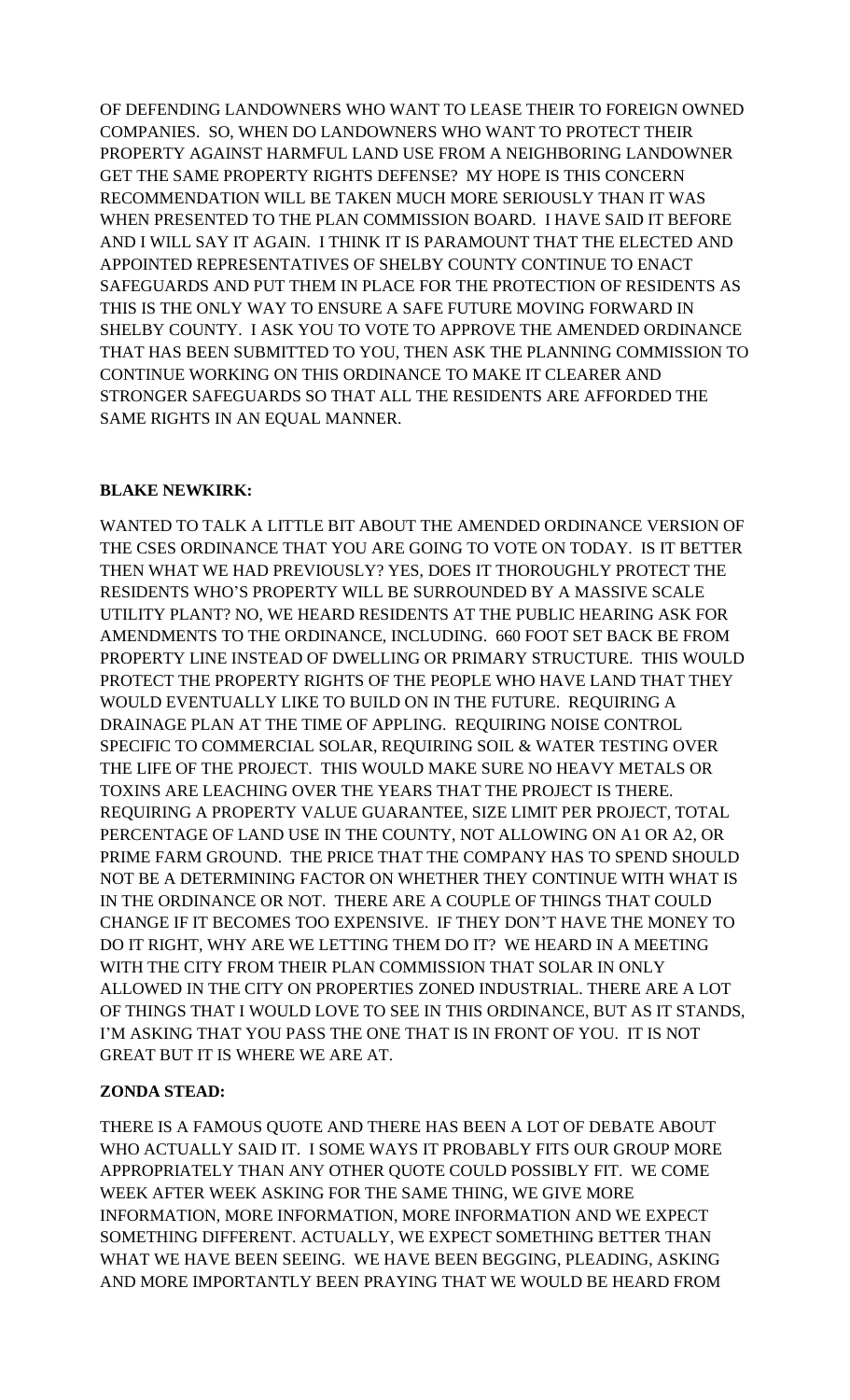BEGINNING TO END. THAT FAMOUS QUOTE IS "INSANITY IS DOING THE SAME THING OVER AND OVER AGAIN AND EXPECTING A DIFFERENT RESULTS" EACH WEEK WE HAVE ASKED FOR A MORATORIUM, EACH WEEK WE EXPECT TO HAVE A MOTION MADE FOLLOWED BY A SECOND AND THEN FOLLOWED BY A VOTE. BUT EACH WEEK THE SAME RESULT HAPPENS. I MOVE TO ADJOURN. I KNOW THESE PAST WEEKS HAVEN'T BEEN FUN FOR YOU GUYS WE HAVE TAKEN UP A LOT OF YOUR TIME, THE PLAN COMMISSIONS TIME, THE COUNCIL'S TIME, THE BZA, A MATTER OF FACT WE HAVE TAKEN UP A LOT OF OUR OWN PERSONAL TIME, OUR WEEKENDS, OUR EVENINGS, OUR HOLIDAYS, OUR VACATION TIME HAVE ALL BEEN SPENT WORKING ON THIS. I WILL TELL YOU THESE PAST FEW WEEKS HAVE BEEN EXTREMELY ENLIGHTENING TO ME. I REALIZE JUST HOW MANY AWESOME PEOPLE ARE IN THIS COUNTY, IN THIS COMMUNITY, AND IN MY LIFE. I HAVE MADE SO MANY NEW CONNECTIONS AND RE-CONNECTED WITH PEOPLE THAT ARE MY NEIGHBORS, MY COMMUNITY AND IN MY COUNTY AND QUITE FRANKLY EVEN MY ELECTED OFFICIALS. WHILE I DON'T HAVE TO LIKE THE DECISIONS THAT ARE MADE, I APPRECIATE THAT YOU HAVE GIVEN ME THE TIME TO MAKE MY VOICE HEARD. JUSTICE GINSBURG SAID "FIGHT FOR THE THINGS YOU CARE ABOUT BUT DO IT IN A WAY THAT WILL LEAD OTHERS TO JOIN YOU" WE ARE FIGHTING FOR WHAT MATTERS MOST. WE ARE FIGHTING FOR PRIME FARM GROUND AND THE CITIZENS OF SHELBY COUNTY. MAGGIE KUHN, THE FOUNDER OF THE GREAT PANTHERS WHICH WAS A MOVEMENT TO ENCOURAGE ACTIVISM IN GOVERNMENT. SHE SAID "LEAVE SAFETY BEHIND, PUT YOUR BODY ON THE LINE, STAND BEFORE THE PEOPLE YOU FEAR AND SPEAK YOUR MIND EVEN IF YOUR VOICE SHAKES. WHEN YOU LEAST EXPECT IT, SOMEONE MAY ACTUALLY LISTEN TO WHAT YOU HAVE TO SAY. WELL, AIMED SLINGSHOTS CAN TOPPLE GIANTS AND DO YOUR HOMEWORK." YOU HAVE SEEN WEEK AFTER WEEK PEOPLE STAND BEFORE YOU, THEIR VOICES SHOOK, THEY DONE THEIR HOMEWORK WEEK AFTER WEEK. FEAR AND APATHY ARE THE BIGGEST THINGS THAT PEOPLE HAVE TO FIGHT WHEN APPROACHING A GOVERNMENT ENTITY. SOME FEAR HOW THEIR FAMILY, FRIENDS, CO-WORKERS, THEIR EMPLOYERS, OR ACTUALLY JUST THE GENERAL PUBLIC MAY SEE THEM. REGARDING APATHY, MOST AMERICANS SIT BACK AND PAY NO ATTENTION TO WHAT IS GOING ON IN GOVERNMENT ESPECIALLY LOCAL GOVERNMENT. I WAS A BIG OFFENDER OF BEING APATHETIC PERSON MYSELF. WILLIAM LLOYD GARRISON SAID "THE APATHY OF THE PEOPLE IS ENOUGH TO MAKE EVERY STATUTE LEAP UP FROM ITS PEDESTAL AND HASSEN THE RESURRECTION OF THE DEAD". BEING INVOLVED IN OUR GOVERNMENT REALLY IS MORE THEN MY RIGHT, IT IS ACTUALLY MY DUTY. SO, TO PUT IT CLEARY HEAR. THESE ARE MY ASKS: YES, MY VOICE MAYBE SHAKING, THERE MAY BE SOME FEAR IN MY HEART, BUT MY VOICE WILL BE HEARD. TODAY I AM EXPECTING A DIFFERENT OUTCOME. FIRST OFF, I WOULD LIKE FOR YOU TO VOTE YES FOR THE ORDINANCE THAT WAS BROUGHT FORWARD ON THE CSES SOLAR ORDINANCE THAT THE PLANNING COMMISSION REVISED TUESDAY OF LAST WEEK. AFTER YOU SAY YES TO THAT, I WOULD LIKE FOR YOU TO MAKE ANOTHER MOTION, TO PLEASE SEND IT BACK TO THE PLAN COMMISSION TO LOOK AT THE THINGS THAT WEREN'T LOOKED AT, THE THINGS THAT WERE BROUGHT UP THAT DIDN'T GET DISCUSSED. I KNOW THEY DISCUSSED SOME PROPERTY VALUE THINGS; I KNOW THEY DISCUSSED SOME OTHER COMPONENTS, BUT THEY DIDN'T DISCUSS ALL OF THE THINGS THAT WE BROUGHT UP THAT NIGHT AND DID NOT DISCUSS ALL THE THINGS BROUGHT UP IN THE LETTERS. THIRD I WOULD LIKE TO ASK YOU TO PLACE A MORATORIUM AND THIS IS WHERE THE INSANITY COMES IN. I ASK FOR YOU PLACE A MORATORIUM IN FOR THE NEXT THREE TO SIX MONTHS TO GIVE THE PLANNING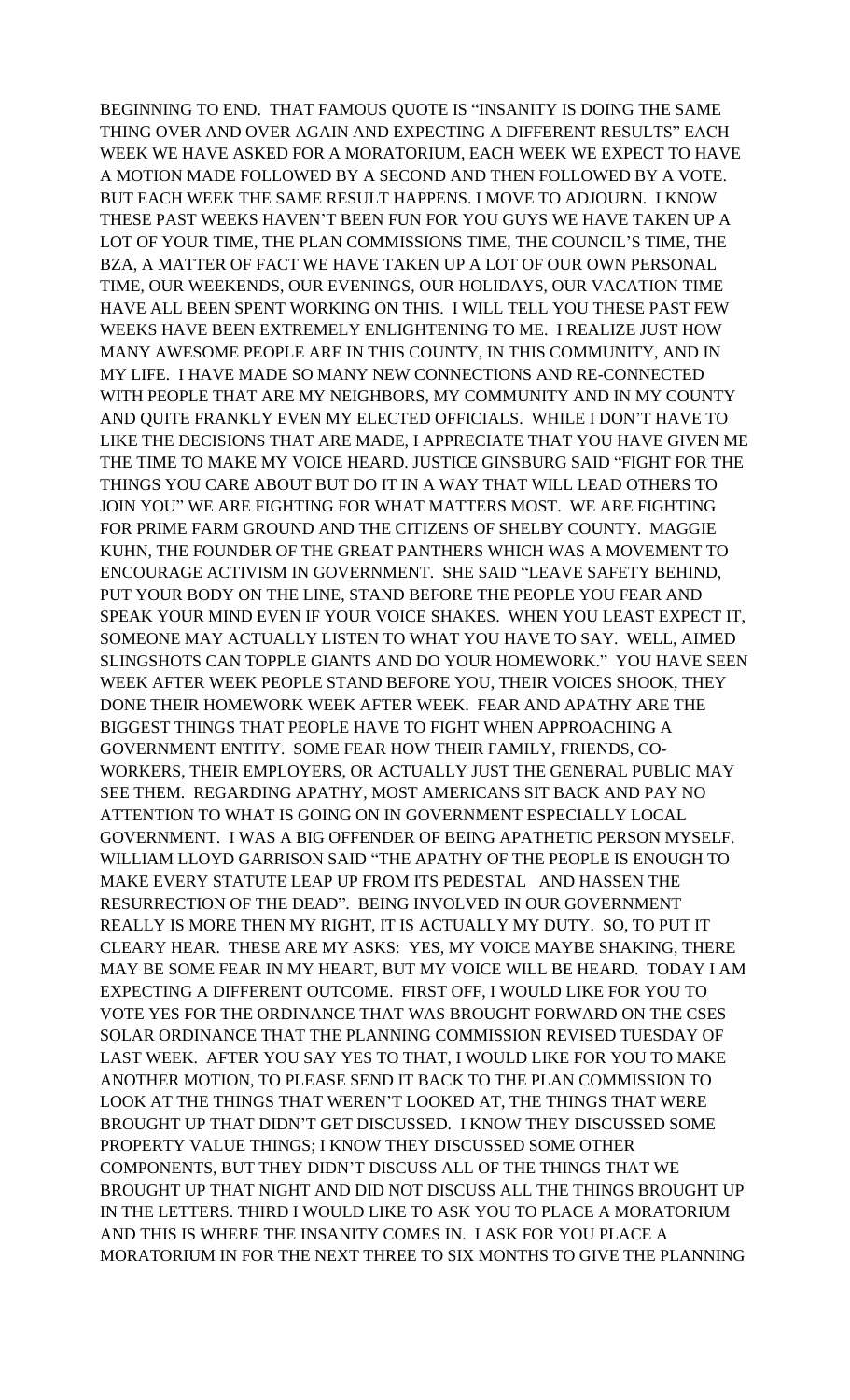COMMISSION TIME TO REALLY DO WHAT IS RIGHT, TO HEAR THE CITIZENS OF SHELBY COUNTY AND TO PROTECT THEM.

### **KYLE BARLOW:**

I DON'T HAVE A LOT TO SAY TODAY, I HAVE SAID ENOUGH TO ALL OF YOU GUYS. I'M GOING TO SHOW A VIDEO, THERE IS NOT SOUND. THIS IS OF THE PROJECT IN SPOTSYLVANIA. THE ONLY THING THAT I KNOW TO DO TO MAKE PEOPLE UNDERSTAND, I CAN SIT UP HERE AND TALK AND TALK, BUT YOU CAN LOOK IT FOR YOURSELF AT WHAT THEY ARE DOING RIGHT NOW, TO THIS LANDSCAPE, IT IS DISHEARTENING, IT'S SAD. BEST I CAN FIGURE 10-20 PEOPLE STAND TO GAIN FROM THIS IN SHELBY COUNTY. HOW IN THE WORLD ARE ALL OF THESE OTHER VOICES JUST BEING SILENCED? PEOPLE JUST STAND TO GAIN, IS THIS HOW IT IS. THIS IS WHAT WE ARE LOOKING AT DOING GUYS. THIS IS A DRONE FOOTAGE, MASSIVE DRAINAGE PROBLEM, THIS REALLY LOOKS LIKE IT IS GOING BACK INTO FARMLAND. YOU KNOW WE KEEP SAYING THERE IS THIS CODE, THIS IC CODE THAT WE HEARD. WE CAN'T PUT TO MANY RESTRICTIONS ON THE SOLAR COMPANIES. OR THEY MIGHT SUE US. YOU MIGHT GET SUED EITHER WAY. THAT IS WHAT SOME PEOPLE ARE BANKING ON. I DON'T KNOW, BUT THERE SOUNDS LIKE THERE ARE OTHER CIVIL LAWSUITS OF COUNTIES, SUING OTHER COUNTIES AGAINST DIFFERENT BOARDS. IS THAT WHAT WE WANT TO DO HERE SO THAT 10 PEOPLE CAN BENEFIT? IT WILL TEAR THIS COUNTY APART. IT WILL TEAR THE FABRIC THAT BUILT THIS COUNTY FOR HUNDREDS AND HUNDREDS OF YEARS. WE HAVE A GROUP RIGHT NOW IN BENGAL GOING THRU THE HISTORY JUST FOR FUN BECAUSE WE NEED SOMETHING POSITIVE TO THINK ABOUT. IT IS VERY INTERESTING TO SEE HOW THE LAND WAS PLOTTED OUT WHO WAS GIVEN WHAT. HOW IS WAS SIMULATED, HOW IS HAS CHANGED, THE HOUSES THAT HAVE BEEN TORN DOWN OVER THE YEARS. DIFFERENT FARMS THAT HAVE GONE AND NEW ONES HAVE COME. THIS IS WHAT WE ARE GOING TO LOOK LIKE. SO, EVERYBODY, WHO EVER IS SITTING IN HERE. THIS IS WHAT IS COMING, THIS IS THE BEST VIDEO THAT I HAVE BEEN GIVEN TO SHOW YOU GUYS. THIS ISN'T EVEN THE WHOLE PROJECT; HE FOLLOWED THE BOUNDARY LINES. YOU THINK ALL OF THAT WAS BARE LAND? WHAT ARE WE DOING, THIS IS WHAT WE ARE THINKING ABOUT DOING? I URGE YOU ALL, I URGE YOU ALL TO RECONSIDER. EVERYONE WHO THINKS THEY ARE MAKING \$800.00 TO \$1,200.00 AN ACRE, GUESS WHAT, WHIT OUR RESEARCH TRY AGAIN. I DON'T KNOW WHAT THE AMOUNT WILL BE, BUT IT ISN'T GOING TO BE THAT AND THESE COMPANIES AREN'T GOING TO SIT AND HELP THE COUNTY OUT, OR THOSE LANDOWNERS, WE HAVE READ THE LEASE, ITS CRAZY WHAT IS IN IT. OR AT LEAST THE RANGER POWER LEASE. I THINK WE HAVE RAISED A LOT OF HEADS IN THIS COUNTY. I REALLY DO, I THINK THERE A LOT OF PEOPLE TAKING NOTES. EACH WEEK MORE AND MORE PEOPLE AND THEY ARE DISGUSTED WITH OUR OFFICIALS THAT THEY AREN'T LISTENING TO US. TAKE A LOOK AT THESE HOUSE ON THE LAKE AND THESE HAVE TO BE THESE PEOPLES DREAM HOUSES NOW LESS THAN 100 FEET AWAY. I'M GOING TO END YOU WITH A QUOTE. "EACH TIME A PERSON STANDS UP FOR AN IDEA OR ACTS TO IMPROVE A LOT OF OTHERS OR STRIKES OUT AGAINST INJUSTICES HE OR SHE SEND FORTH A TINY RIPPLE OF HOPE, AND CROSSING EACH OTHER FROM A MILLION DIFFERENT CENTERS OF ENERGY AND DARING, THESE RIPPLES BUILD A CURRENT THAT CAN SWEEP DOWN THE MIGHTIEST WALLS OF A PRESSION AND RESISTANCE" ROBERT F. KENNEDY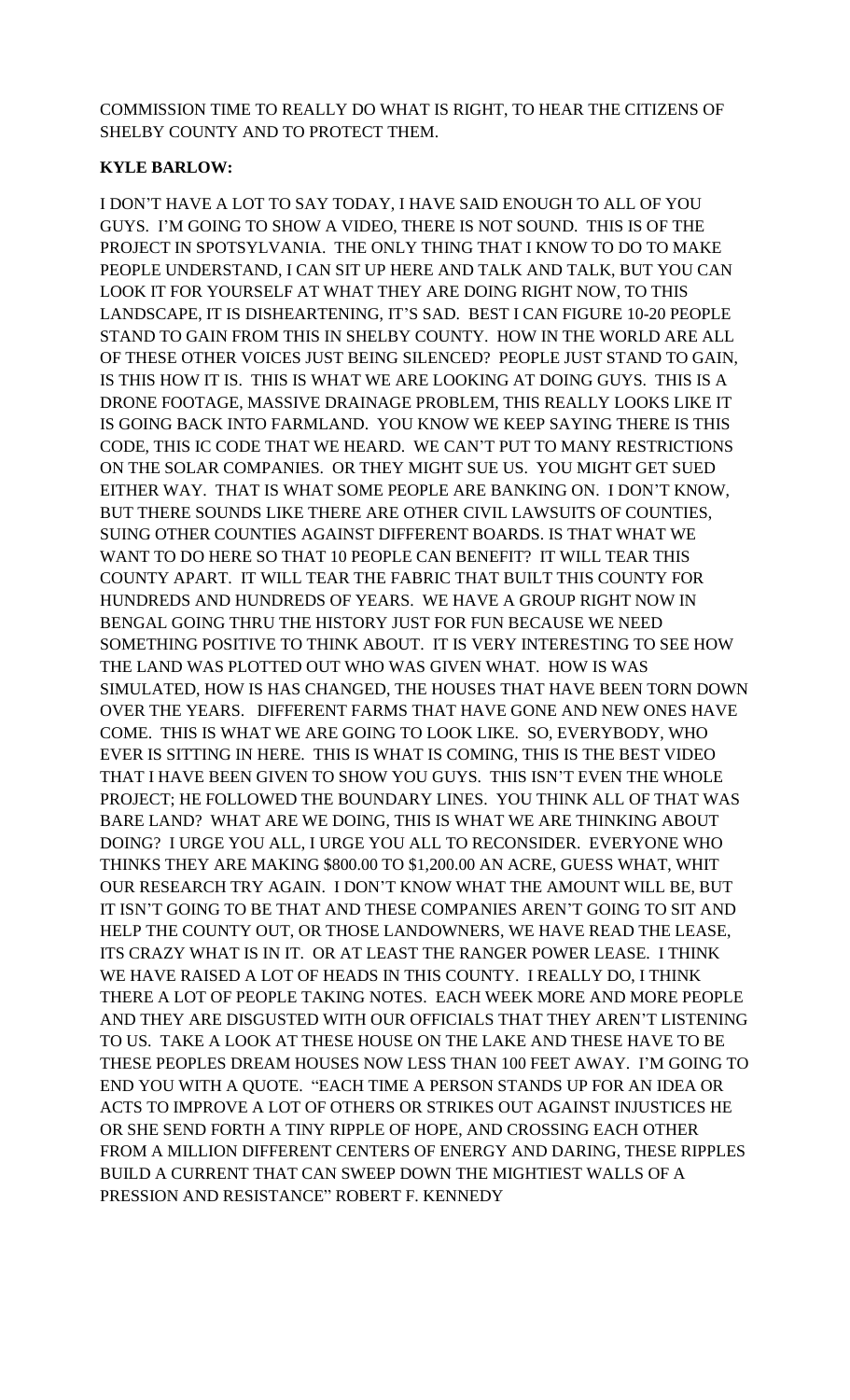#### **PLAN DIRECTOR / SOLAR ORDINANCE AMENDMENT:**

DESIREE PRESENTED THE COMMISSIONERS WITH THE FINAL CSES ORDINANCE. ON DECEMBER 1, 2020, THE PLAN COMMISSION VOTED 8-0 TO GRANT FAVORABLE RECOMMENDATION TO AMEND ARTICLE 2, ZONING DISTRICTS ON ARTICLE 5 SECTION CSES01 COMMERCIAL SOLAR ENERGY FACILITIES. I THINK AT THIS POINT EVERYONE IS AWARE OF WHAT IS IN HERE. JUST REAL QUICK, I THINK WHAT MIGHT BE HELPFUL IS TO OVER WHERE THIS INFORMATION CAME FROM. WHAT I DID WAS, I LOOKED AT THE INDIANA DRAFT MODEL ORDINANCE, THAT APA RECOMMENDATIONS, MARSHALL COUNTIES ORDINANCE. THE PLAN DIRECTOR THERE WAS INVOLVED WITH AN INDIANA MODEL ORDINANCE, SO I LOOKED AT THEIR ORDINANCE, POSEY COUNTY WHICH IS WHAT THE GROUP HERE HAD BEEN LOOKING AT. I DID A COMPARISON TABLE; THE PLAN COMMISSION HAD A COPY OF THAT AND LOOKED AT ALL OF THAT INFORMATION. I PUT TOGETHER A DRAFT ORDINANCE. FROM THE INFORMATION THAT I GOT BACK FROM THE DIFFERENT PLAN COMMISSION MEMBERS WE HAD TWO DIFFERENT MEETING AND THAT IS HOW WE CAME TO THE FINAL DRAFT. I THINK THAT IS IT, UNLESS YOU HAVE PARTICULAR QUESTIONS FOR THINGS THAT ARE IN THE ORDINANCE. I FEEL LEGALLY THIS IS WHAT WE CAN DO AS FAR AS REGULATING THESE. THAT LAST THING WOULD BE, IF THIS DOESN'T GET APPROVED, WE REVERT BACK TO THE OLD ORDINANCE. I WOULD HIGHLY RECOMMEND THIS GO AHEAD AND GET APPROVED AND WE MOVE ON FROM THERE. ANY QUESTIONS? PARKER – YOU SAID THE VOTE WAS 8-0 TO APPROVE? DESIREE – TO APPROVE PARKER – OR TO BRING IT TO THE COMMISSIONERS DESIREE- TO BRING TO THE COMMISSIONERS. PARKER – IN THE ORDINANCE, I DID NOT SEE ANYTHING ABOUT TESTING GROUND WATER. WE HAVE HAD INDIANA AMERICAN WATER HERE. HE HAS BEEN HERE FOR THREE MONTHS, SITTING IN, THEY ARE REALLY CONCERNED ABOUT WHAT IS GOING ON. WHY DO WE NOT TEST THE GROUND WATER? DESIREE – SO THE OVERALL UNIFIED DEVELOPMENT ORDINANCE ACTUALLY HAS A WELL HEAD PROTECTION DISTRICT, SO IF THIS FALLS INTO THE INDIANA AMERICAN WATER WELL HEAD DISTRICT THEY WILL AUTOMATICALLY GET A REVIEW OF ALL OF THE DOCUMENTATION AND THEY CAN MAKE WHATEVER COMMENTS THEY WANT TO MAKE AND REQUIRE WHATEVER TESTING THEY NEED TO REQUIRE. THIS ORDINANCE ALSO REQUIRES THAT IT IS IN HERE TWICE ESSENTIALLY AND ALL OF THE INFORMATION IS REQUIRED TO BE SENT TO IDEM DIVISION OF WATER QUALITY, AND IDNR DIVISION OF WATER, SO WITH ALL OF THOSE REVIEW PROCESSES I FEEL LIKE WE ARE COVERED. PARKER – SO DOES THAT INCLUDE PERSONAL WELLS FOR HOMES? DESIREE – THAT WOULD BE UP TO IDEM AND DNR, IF THAT IS SOMETHING THEY FEEL SHOULD BE REQUIRED. THEY HAVE THE EXPERTISE MORE THAN WE DO. ROSS – SO TO YOUR QUESTION, NO. DESIREE -YES, ROSS – THAT ORDINANCE IS FOR THE WELL HEAD FOR THE CITY'S WELL HEAD RIGHT? DESIREE – WHICH ONE? ROSS – THE ONE THAT YOU TALKED ABOUT THE WELL HEAD PROTECTION. DESIREE – YES, THAT IS FOR THE CITY'S WELL HEAD. IT DOESN'T DIRECTLY ADDRESS PRIVATE WELL HEADS. ROSS – THAT IS WHAT IS WAS TALKING TO YOU ABOUT DOC, IT DOESN'T ADDRESS PERSONAL WELL HEADS. PARKER – BUT THAT WATER GOES TO FRANKLIN, GREENWOOD, BACK TO SHELBYVILLE AND MAKES A WATER CIRCLE. DESIREE – THE PLANS WILL BE IN THE WELL HEAD PROTECTION DISTRICT THEN THEY WILL ALL BE SENT TO THE MANAGER OF THOSE WELLS, SO INDIANA AMERICAN WATER IN THE BENGAL CASE. PARKER – ABOUT THE PANELS, CONTAINING PFA'S AND GENX. WHAT CAN YOU TELL ME ABOUT THAT? WHY ARE WE NOT THAT – DESIREE – SAME DEAL, I MEAN AT THE COUNTY LEVEL, WE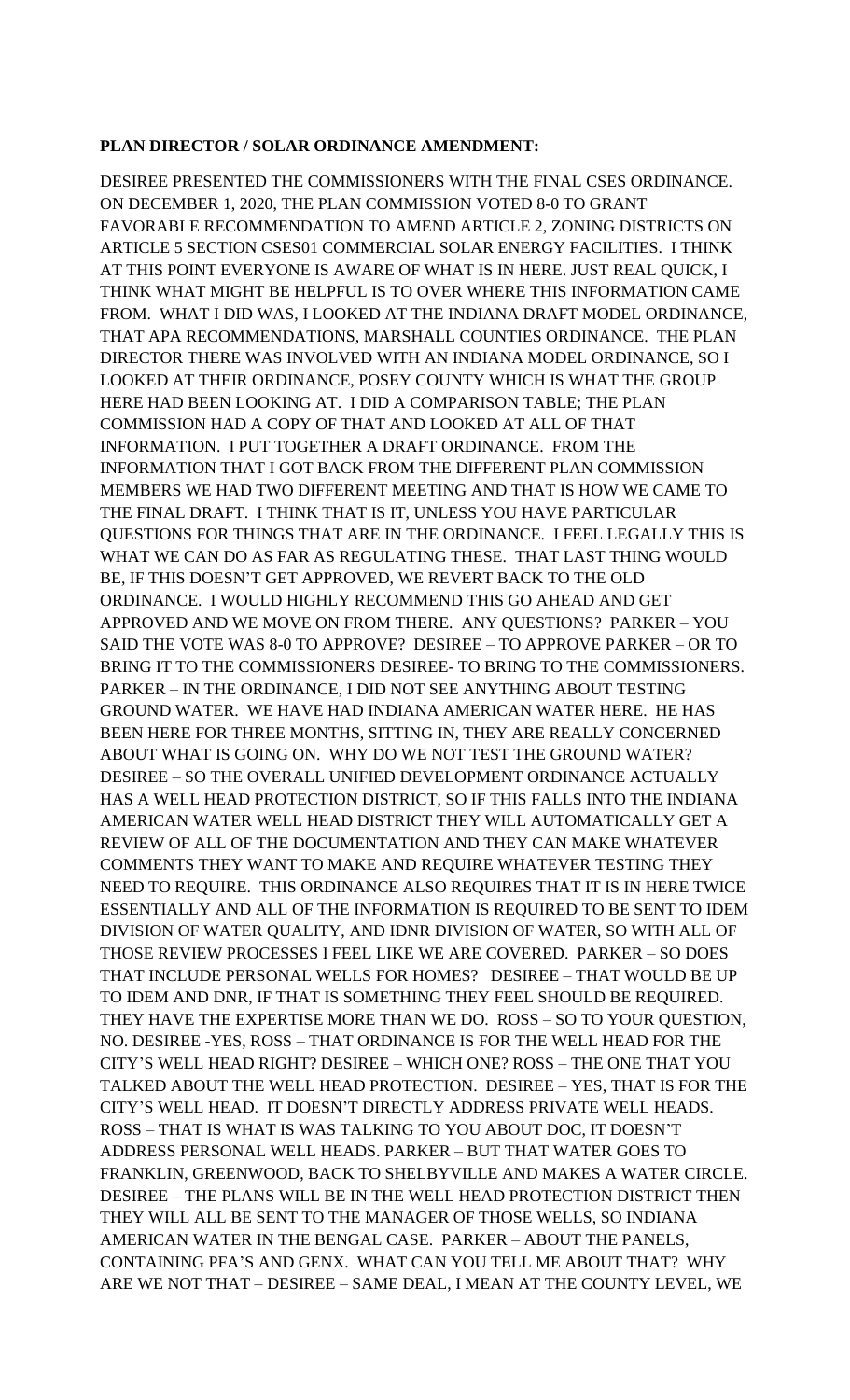DON'T HAVE THE EXPERTISE TO REVIEW THAT SO ONCE AGAIN IT WILL BE SENT TO IDEM AND DNR AND IF THEY FEEL THERE IS A CONTAMINATION ISSUE, THEY WILL TAKE A LOOK AT THAT. WE ALSO REQUIRE AT THE APPLICATION STAGE THAT THEY SUBMIT ALL OF THE PLANS, THE SPECIFIC MODEL OF PANELS THAT THEY ARE GOING TO PUT IN. SO, IF THERE IS AN ISSUE WITH THAT, WE WILL HAVE THAT ON FILE. WHICH SPECIFIC PANEL IS GOING TO BE PUT IN. PARKER – SO WE CAN APPROVE OR DISAPPROVE OF THAT WHEN THEY BRING THEIR PLANS IN? DESIREE – AT THE BZA STAGE IF THERE IS AN ISSUE, THEY CAN PUT A CONDITION ON IT. BUT WHEN THE APPLICATION COMES IN, THEY JUST HAVE TO PROVIDE THAT INFORMATION. IT ISN'T THAT WE ARE APPROVING OR DISAPPROVING IT. PARKER – ON YOUR SETBACKS, 660 FEET FROM A BUILDING OF SOME TYPE. DESIREE -YES OF THE PRIMARY STRUCTURE AND THE DEFINITION OF A PRIMARY STRUCTURE IS INCLUDED IN THE OVERALL UNIFIED DEVELOPMENT ORDINANCE. PARKER – OK SO MY HOME, IF I WANT TO BUILD A GRAIN BIN, DO I HAVE TO BE SO MANY FEET FROM A BUILDING? DESIRE – FROM A BUILDING NO, FROM THE PROPERTY LINE YES. PARKER – BOUNDARY LINE THANK YOU VERY MUCH, THAT IS WHAT I WANTED TO HEAR YOU SAY. DESIREE – BUT THIS IS MUCH FURTHER THEN OUR USUALLY 10 – 20 FEET. WE DO HAVE A DISTANCE FROM THE PROPERTY LINE I BELIEVE IT IS A 150 FEET FROM THE PROPERTY LINE AND 660 FEET FROM THE PRIMARY DWELLING. PARKER – IMPACT STUDY, WE AREN'T GOING TO DO THAT? DESIREE- NO IT IS NOT REQUIRED IN THIS ORDINANCE, NO. PARKER – NO A PRIORITY? DESIREE – NOT TO THE PLAN COMMISSION, NO. PARKER – WELL IN THIS ORDINANCE AND YOU AS THE COUNTY DIRECTOR, THIS IS AN ORDINANCE WRITTEN FOR SHELBY COUNTY, DESIREE – CORRECT, PARKER – THIS IS NOT AN ORDINANCE THAT FAVORS A SOLAR COMPANY. SHELBY COUNTY IS NOT GOING OUT THAT I KNOW OF TRYING TO BRING SOLAR COMPANIES IN HERE. SOLAR COMPANIES ARE COMING HERE, THEY WANT TO COME HERE. WHY DO THEY WANT TO DO THAT? WE HAVE A WEAK ORDINANCE. DESIREE – I CAN'T SPEAK TO WHY THESE COMPANIES WANT TO COME HERE. PARKER – I SEE IT THAT WAY. PARKER – I FEEL THIS ORDINANCE SHOULD BE WRITTEN FOR SHELBY COUNTY, NOT FOR THE SOLAR COMPANIES. EVERYTHING FAVORS THE SOLAR COMPANIES. KEVIN ARE YOU STILL ON THE PHONE. ROSS – TO YOUR POINT DON, I HAVE BEEN INVOLVED WITH THIS FROM THE BEGINNING AND TO SAY IT WASN'T WRITTEN FOR SHELBY COUNTY, I RESENT THAT THERE ARE LOT OF PEOPLE THAT PUT IN TIME AND EFFORT TO THIS, WHETHER IT AGREES WITH SOME OR NOT IS NOT THERE. OUR JOB WAS TO PUT IN THE ORDINANCE TO REGULATE THIS, SO TO SAY WE WELCOME THE SOLAR COMPANY OR INVITED THEM THE WAY WE WROTE THIS, NO WE DID NOT. SO, WITH THAT BEING SAID, THERE WERE A LOT OF PEOPLE THAT PUT TIME INTO THIS AND WE LISTENED, AND I HAVE SPENT A LOT OF TIME ON IT MYSELF. SO, TO SAY THIS WAS WRITTEN TO FAVOR THE SOLAR COMPANIES, I DO NOT FEEL IT IS A FAIR CHARACTERIZATION, I RESPECT YOUR OPINION ON THAT AND UNDERSTAND WHY, BUT I'M PUTTING THAT PART OUT FROM WHAT YOU SAID, THAT IS WHERE I AM COMING WITH ON HOW THIS WAS DONE AND HOW WE GOT TO WHERE WE ARE. WITH THAT BEING SAID, WE HAVE AN ORDINANCE BEFORE US. DESIREE – I DID NOT SPEAK TO ANY SOLAR COMPANY IN DOING THE REVISION. PARKER – I HAVE ANOTHER QUESTION I HAVE BEEN WANTING AN ANSWER FOR. WHEN THE BZA WAS SUED BY SPEEDWAY SOLAR, THAT IS PUBLIC INFORMATION, CAN YOU EXPLAIN WHY AND HOW THAT GOT DROPPED? ROSS – I CAN, THEY FILED THAT LAWSUIT BECAUSE THE PENDING LAWSUIT THAT WAS IN COURT IN DECATUR COUNTY HAD NOT BEEN RESOLVED, POTENTIALLY NOT GOING TO BE RESOLVED BY THE END OF THAT YEAR. THE LAWSUIT THAT WAS FILED AFTER THAT DATE AND AT THE END OF THE YEAR, THEY WOULD NOT HAVE HAD ANY REPROCUTION AND THAT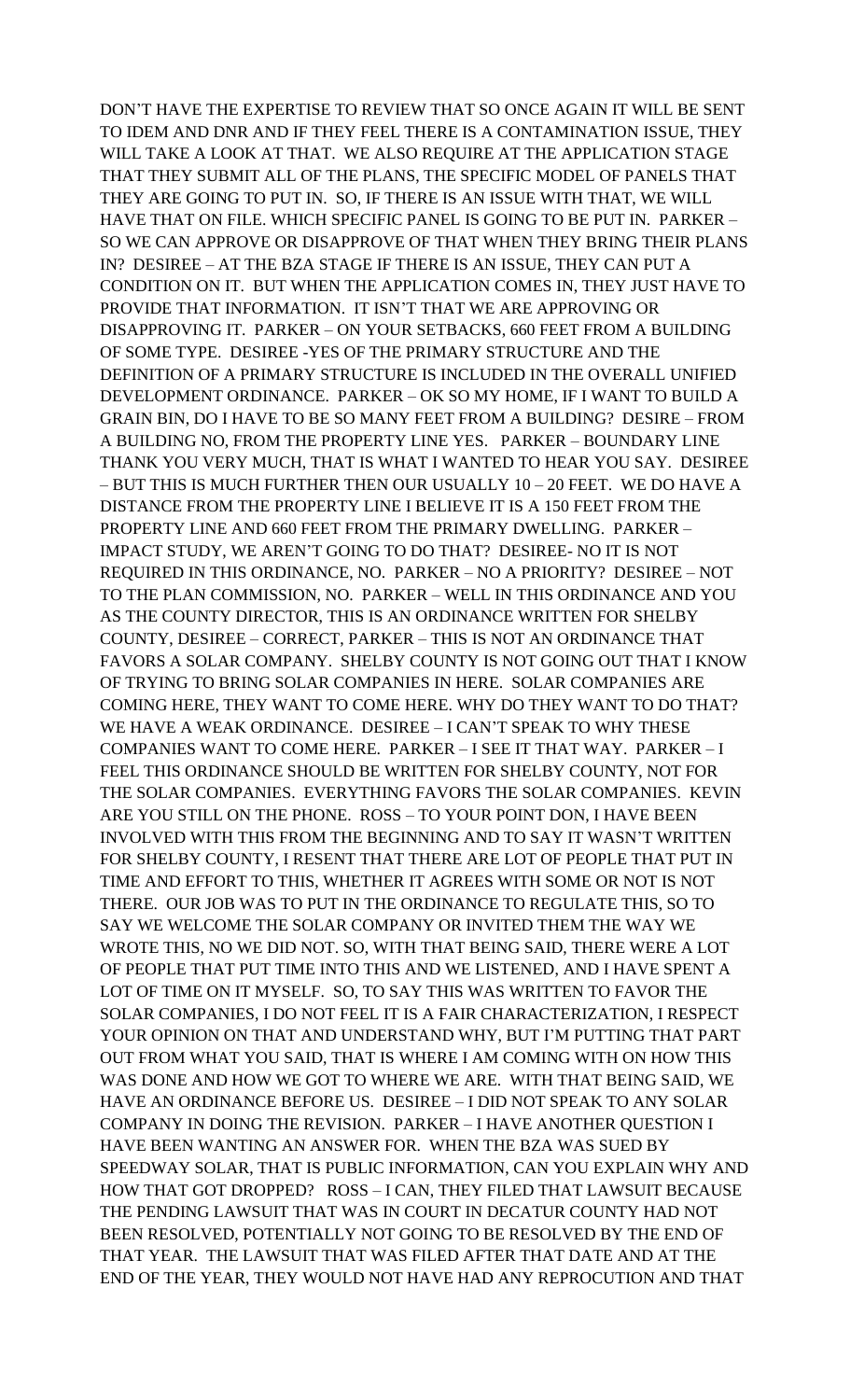WAS TOLD TO US. DESIREE -YES THAT WAS CORRECT. ROSS – SO IT WAS FILED AS A PROTECTION THING IF THAT COURT CASE WENT PASSED THE END OF THE YEAR AND IT DID IT WENT INTO 2019. THAT FILING THERE THE ONLY REASON IT GOT DROPPED BECAUSE THE COURT CASE IN DECATUR COUNTY IN 2019 ENDED UP BEING THROWN OUT. THE SUIT WAS NOT SUING A PARTICULAR, IT WAS GETTING THAT ON THE COURT DOCKET, IT WAS GETTING IT IN ON THE COURT RECORDS, BECAUSE THERE IS A DEADLINE FOR SOME OF THAT AND THEY FILED IT BEFORE THE END OF 2018 BECAUSE OF THE PENDING COURT CASE IN DECATUR COUNTY HAD NOT BEEN RESOLVED. KYLE BARLOW- WHY DID THEY SUE? ROSS – DON'T KNOW ON THAT KYLE. PARKER – IT IS A MAJOR CONCERN OF MINE, IF WE WOULD WANT TO DO BUSINESS WITH SOMEBODY WILLING TO SUE JUST TO GET SOMETHING PASSED. IT IS WHAT APPEARS TO ME. SO, MY MOTION WOULD BE IS TO SEND IT BACK TO THE PLAN COMMISSION HAVE THEM REVIEW IT AND ADDRESS THESE SITUATION, THAT I AM NOT COMFORTABLE WITH AND THE OTHERS AREN'T, CONCERNING MONITORING THE WELLS, SOIL TEST, AND THE SETBACKS- I DON'T KNOW HOW TO SAY IT BUT NOT BOUNDARIES. DESIREE – I WILL SAY THAT IS PRETTY TYPICAL IN OTHER ORDINANCES TO HAVE A STRUCTURE SET BACK AND A PROPERTY LINE SET BACK. THE WAY THAT OURS IS WRITTEN; I KNOW THAT WAS DISCUSSED PRETTY HEAVILY FOR 20 MINUTES TO HALF HOURS. ROSS – WE HAVE A MOTION TO SEND THE ORDINANCE BACK TO THE PLAN COMMISSION, DO I HEAR A SECOND, NO MOTION. MOTION DIES FOR LACK OF SECOND. NIGH, MOVES TO APPROVE THE ORDINANCE PRESENTED FROM THE PLAN COMMISSION, ROSS, SECONDED, APPROVED 2-1 (PARKER)

#### **SHERIFF:**

N/A

#### **HIGHWAY:**

N/A

## **CLAIMS:**

PAYROLL – MOTION TO APPROVE PAYROLL WAS MADE BY NIGH SECONDED BY PARKER, APPROVED 3-0

#### **TRANSFER/ADDITIONALS:**

THE COMMISSIONERS HAVE TWO ADDITIONAL APPROPRIATION REQUESTS:

LOCAL ROAD & STREET REQUEST AN ADDITIONAL APPROPRIATION OF \$76,729.77, MOTION TO APPROVE WAS MADE BY PARKER, SECONDED BY NIGH, APPROVED 3- 0

CUM BRIDGE – REQUEST FOR AN ADDITIONAL APPROPRIATION IN THE AMOUNT OF \$1,020,000.00, MOTION TO APPROVE WAS MADE BY PARKER, SECONDED BY NIGH, APPROVED 3-0

#### **MISCELLANEOUS:**

N/A